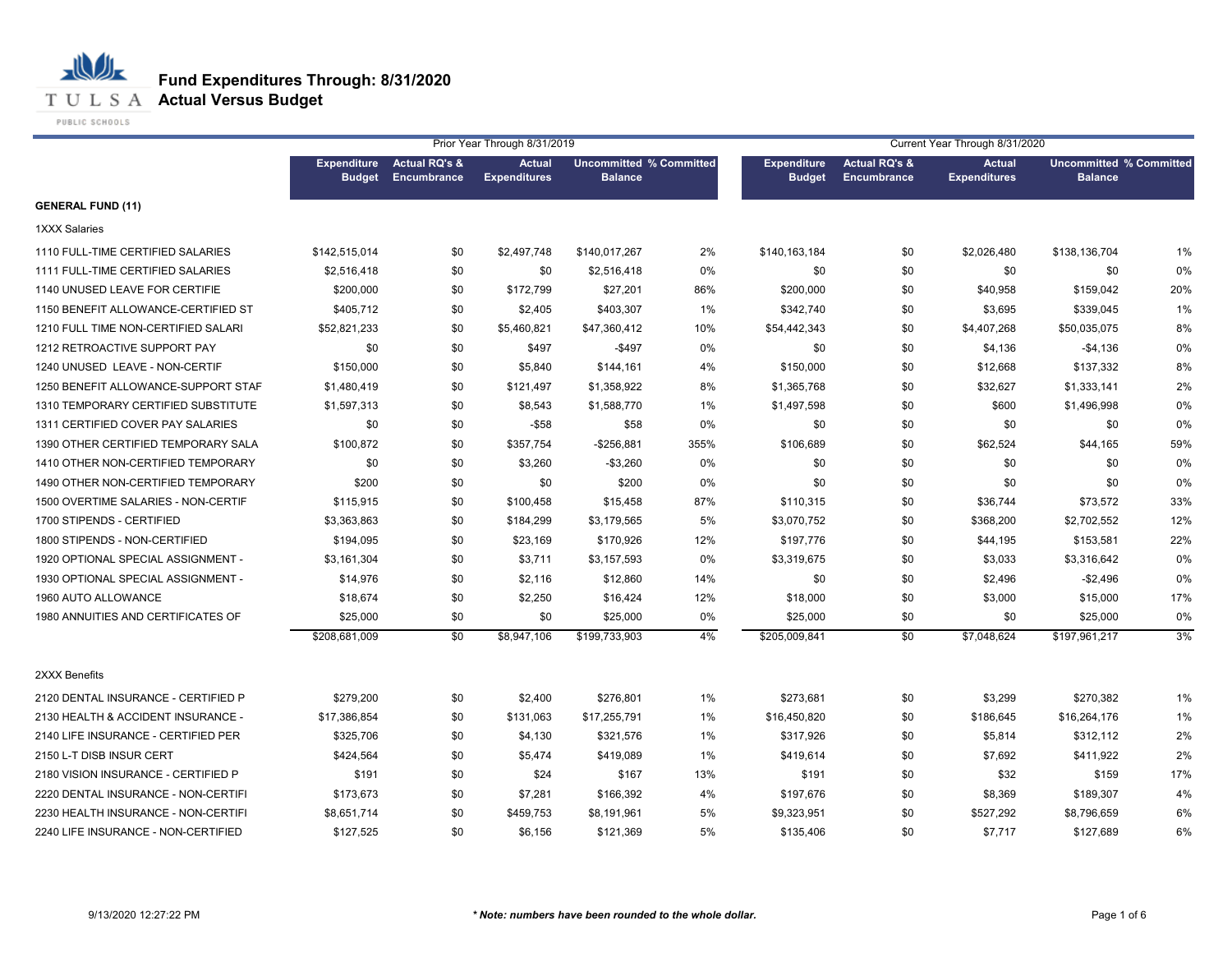**T U L S A Actual Versus Budget** 

PUBLIC SCHOOLS

|                                                  | Prior Year Through 8/31/2019<br>Current Year Through 8/31/2020 |                                         |                                      |                                                  |      |                                     |                                         |                                      |                                                  |      |
|--------------------------------------------------|----------------------------------------------------------------|-----------------------------------------|--------------------------------------|--------------------------------------------------|------|-------------------------------------|-----------------------------------------|--------------------------------------|--------------------------------------------------|------|
|                                                  | <b>Expenditure</b><br><b>Budget</b>                            | <b>Actual RQ's &amp;</b><br>Encumbrance | <b>Actual</b><br><b>Expenditures</b> | <b>Uncommitted % Committed</b><br><b>Balance</b> |      | <b>Expenditure</b><br><b>Budget</b> | <b>Actual RQ's &amp;</b><br>Encumbrance | <b>Actual</b><br><b>Expenditures</b> | <b>Uncommitted % Committed</b><br><b>Balance</b> |      |
| <b>GENERAL FUND (11)</b>                         |                                                                |                                         |                                      |                                                  |      |                                     |                                         |                                      |                                                  |      |
| 2250 L-T DISB INSUR                              | \$162,691                                                      | \$0                                     | \$8,112                              | \$154,578                                        | 5%   | \$175,828                           | \$0                                     | \$10,178                             | \$165,650                                        | 6%   |
| 2310 FICA - EMPLOYER'S CONTRIBUTION              | \$9,361,305                                                    | \$0                                     | \$193,108                            | \$9,168,197                                      | 2%   | \$8,242,516                         | \$0                                     | \$147,470                            | \$8,095,046                                      | 2%   |
| 2320 MEDICARE - EMPLOYER'S CONTRIBU              | \$2,031,660                                                    | \$0                                     | \$45,633                             | \$1,986,027                                      | 2%   | \$2,028,223                         | \$0                                     | \$35,143                             | \$1,993,080                                      | 2%   |
| 2410 FICA - EMPLOYER'S CONTRIBUTION              | \$3,454,073                                                    | \$0                                     | \$343,578                            | \$3,110,494                                      | 10%  | \$3,676,032                         | \$0                                     | \$274,413                            | \$3,401,619                                      | 7%   |
| 2420 MEDICARE - EMPLOYER'S CONTRIBU              | \$804,710                                                      | \$0                                     | \$81,359                             | \$723,351                                        | 10%  | \$878,507                           | \$0                                     | \$64,512                             | \$813,995                                        | 7%   |
| 2510 DISTRICT PAID RETIREMENT                    | \$1,074,377                                                    | \$0                                     | \$100,189                            | \$974,188                                        | 9%   | \$1,214,447                         | \$0                                     | \$115,236                            | \$1,099,211                                      | 9%   |
| 2520 RETIREMENT - FEDERAL MATCHING               | \$1,009,457                                                    | \$0                                     | \$67,918                             | \$941,539                                        | 7%   | \$824,736                           | \$0                                     | \$50,442                             | \$774,293                                        | 6%   |
| 2530 RETIREMENT - EMPLOYER'S CONTRI              | \$14,866,962                                                   | \$0                                     | \$297,273                            | \$14,569,689                                     | 2%   | \$13,820,787                        | \$0                                     | \$241,380                            | \$13,579,407                                     | 2%   |
| 2610 RETIREMENT - DISTRICT PAID NON              | \$194,586                                                      | \$0                                     | \$22,229                             | \$172,357                                        | 11%  | \$195,184                           | \$0                                     | \$29,733                             | \$165,451                                        | 15%  |
| 2620 RETIREMENT - FEDERAL MATCHING               | \$179,018                                                      | \$0                                     | \$13,152                             | \$165,867                                        | 7%   | \$189,770                           | \$0                                     | \$11,498                             | \$178,272                                        | 6%   |
| 2630 RETIREMENT - EMPLOYER'S CONTRI              | \$2,410,923                                                    | \$0                                     | \$247,229                            | \$2,163,695                                      | 10%  | \$2,471,066                         | \$0                                     | \$223,334                            | \$2,247,732                                      | 9%   |
| 2710 UNEMPLOYMENT COMPENSATION - CE              | \$300,000                                                      | \$7,500                                 | \$2,500                              | \$290,000                                        | 3%   | \$300,000                           | \$10,000                                | \$0                                  | \$290,000                                        | 3%   |
| 2810 UNEMPLOYMENT COMPENSATION - NO              | \$100,000                                                      | \$0                                     | \$0                                  | \$100,000                                        | 0%   | \$100,000                           | \$0                                     | \$0                                  | \$100,000                                        | 0%   |
|                                                  | \$63,319,190                                                   | \$7,500                                 | \$2,038,562                          | \$61,273,128                                     | 3%   | \$61,236,362                        | \$10,000                                | \$1,950,199                          | \$59,276,163                                     | 3%   |
| 3XXX Purchased Professional & Technical Services |                                                                |                                         |                                      |                                                  |      |                                     |                                         |                                      |                                                  |      |
| 3100 OFFICIAL/ADMINISTRATIVE SERVIC              | \$616,461                                                      | \$419,128                               | \$6,250                              | \$191,083                                        | 69%  | \$207,469                           | \$99,860                                | \$10,350                             | \$97,259                                         | 53%  |
| 3200 PROFESSIONAL-EDUCATION SERVICE              | \$7,796,183                                                    | \$5,325,000                             | \$466,490                            | \$2,004,694                                      | 74%  | \$8,607,100                         | \$5,450,919                             | \$248,726                            | \$2,907,456                                      | 66%  |
| 3310 ACCOUNTING SERVICES                         | \$177,000                                                      | \$27,500                                | \$0                                  | \$149,500                                        | 16%  | \$159,000                           | \$27,500                                | \$0                                  | \$131,500                                        | 17%  |
| 3360 MEDICAL SERVICES                            | \$401,337                                                      | \$147,488                               | \$6,053                              | \$247,797                                        | 38%  | \$354,201                           | \$104,266                               | \$3,734                              | \$246,201                                        | 30%  |
| 3370 OTHER PROFESSIONAL SERVICES                 | \$696,625                                                      | \$513,725                               | \$16,609                             | \$166,291                                        | 76%  | \$983,456                           | \$530,030                               | \$3,523                              | \$449,904                                        | 54%  |
| 3420 DATA PROCESSING SERVICES                    | \$15,000                                                       | \$14,095                                | \$905                                | \$0                                              | 100% | \$15,000                            | \$15,000                                | \$0                                  | \$0                                              | 100% |
| 3430 OFFICIALS                                   | \$136,740                                                      | \$70,000                                | \$765                                | \$65,975                                         | 52%  | \$136,740                           | \$85,000                                | \$1,000                              | \$50,740                                         | 63%  |
| 3440 SECURITY SERVICES                           | \$41,165                                                       | \$0                                     | \$0                                  | \$41,165                                         | 0%   | \$41,165                            | \$0                                     | \$0                                  | \$41,165                                         | 0%   |
| 3460 OTHER TECHNICAL SERVICES                    | \$641,644                                                      | \$421,993                               | \$52,546                             | \$167,105                                        | 74%  | \$678,772                           | \$473,977                               | \$1,244                              | \$203,551                                        | 70%  |
| 3510 CIVIL LITIGATION-PLAINTIFF                  | \$8,000                                                        | \$0                                     | \$0                                  | \$8,000                                          | 0%   | \$8,000                             | \$6,000                                 | \$0                                  | \$2,000                                          | 75%  |
| 3520 CIVIL LITIGATION-DEFENDANT                  | \$12,000                                                       | \$0                                     | \$0                                  | \$12,000                                         | 0%   | \$12,000                            | \$22,500                                | \$0                                  | $-$10,500$                                       | 188% |
| 3530 CONTRACT SVCS: DRAFT & REVIEW               | \$64,313                                                       | \$0                                     | \$0                                  | \$64,313                                         | 0%   | \$64,313                            | \$6,000                                 | \$0                                  | \$58,313                                         | 9%   |
| 3540 LEGAL-BOARD REPRESENTATION                  | \$19,000                                                       | \$0                                     | \$0                                  | \$19,000                                         | 0%   | \$19,000                            | \$31,000                                | \$0                                  | $-$12,000$                                       | 163% |
| 3550 DUE PROCESS                                 | \$21,550                                                       | \$0                                     | \$0                                  | \$21,550                                         | 0%   | \$21,550                            | \$35,000                                | \$0                                  | $-$13,450$                                       | 162% |
| 3560 EMPLOYMENT LAW                              | \$80,425                                                       | \$0                                     | \$0                                  | \$80,425                                         | 0%   | \$73,425                            | \$54,500                                | \$0                                  | \$18,925                                         | 74%  |
| 3570 OTHER LEGAL SERVICES                        | \$85,987                                                       | \$0                                     | \$0                                  | \$85,987                                         | 0%   | \$85,987                            | \$96,000                                | \$0                                  | $-$10,013$                                       | 112% |
| 3580 LEGAL-GENERAL LEGAL ADVICE                  | \$49,000                                                       | \$0                                     | \$0                                  | \$49,000                                         | 0%   | \$49,000                            | \$0                                     | \$0                                  | \$49,000                                         | 0%   |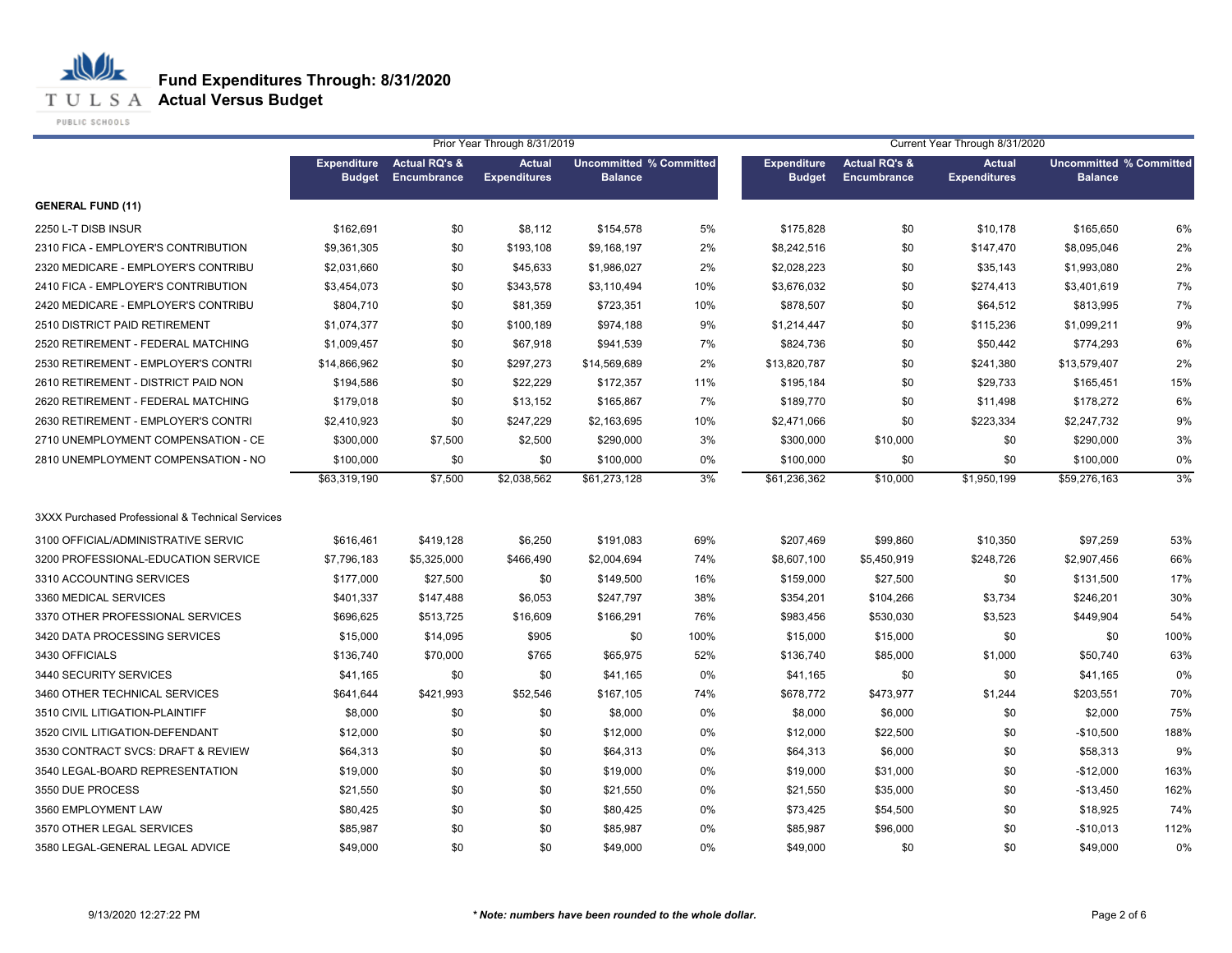**T U L S A Actual Versus Budget** 

PUBLIC SCHOOLS

|                                         |                                     |                                         | Prior Year Through 8/31/2019         |                                                  |        |                                     |                                         | Current Year Through 8/31/2020       |                                                  |      |
|-----------------------------------------|-------------------------------------|-----------------------------------------|--------------------------------------|--------------------------------------------------|--------|-------------------------------------|-----------------------------------------|--------------------------------------|--------------------------------------------------|------|
|                                         | <b>Expenditure</b><br><b>Budget</b> | <b>Actual RQ's &amp;</b><br>Encumbrance | <b>Actual</b><br><b>Expenditures</b> | <b>Uncommitted % Committed</b><br><b>Balance</b> |        | <b>Expenditure</b><br><b>Budget</b> | <b>Actual RQ's &amp;</b><br>Encumbrance | <b>Actual</b><br><b>Expenditures</b> | <b>Uncommitted % Committed</b><br><b>Balance</b> |      |
| <b>GENERAL FUND (11)</b>                |                                     |                                         |                                      |                                                  |        |                                     |                                         |                                      |                                                  |      |
| 3590 PROFESSIONAL EMPLOYEE TRAINING     | \$8,513,773                         | \$1,816,339                             | \$256,103                            | \$6,441,331                                      | 24%    | \$7,829,633                         | \$3,936,834                             | \$237,966                            | \$3,654,833                                      | 53%  |
| 3600 PROFESSIONAL EMPLOYEE TRAINING     | \$6,800                             | \$3,492,771                             | \$183,832                            | -\$3,669,803                                     | 54068% | \$0                                 | \$5,000                                 | \$0                                  | $-$5,000$                                        | 0%   |
|                                         | \$19,383,004                        | \$12,248,038                            | \$989,553                            | \$6,145,413                                      | 68%    | \$19,345,813                        | \$10,979,385                            | \$506,543                            | \$7,859,884                                      | 59%  |
| <b>4XXX Purchased Property Services</b> |                                     |                                         |                                      |                                                  |        |                                     |                                         |                                      |                                                  |      |
| 4111 WATER/SEWER SERVICES (NON-EMER     | \$1,431,269                         | \$1,162,842                             | \$237,158                            | \$31,269                                         | 98%    | \$1,615,769                         | \$1,539,883                             | \$75,885                             | \$0                                              | 100% |
| 4250 LAUNDRY SERVICES                   | \$10,250                            | \$10,000                                | \$0                                  | \$250                                            | 98%    | \$10,250                            | \$10,000                                | \$0                                  | \$250                                            | 98%  |
| 4260 LAWN-CARE SERVICES                 | \$20,200                            | \$0                                     | \$0                                  | \$20,200                                         | 0%     | \$26,005                            | \$0                                     | \$0                                  | \$26,005                                         | 0%   |
| 4300 REPAIRS AND MAINTENANCE SERVIC     | \$50,083                            | \$26,950                                | \$890                                | \$22,243                                         | 56%    | \$0                                 | \$0                                     | \$0                                  | \$0                                              | 0%   |
| 4320 COMPUTER SERVICE                   | \$1,010,109                         | \$29,070                                | \$903,273                            | \$77,766                                         | 92%    | \$725,019                           | \$48,013                                | \$663,055                            | \$13,951                                         | 98%  |
| 4360 REP/MAINT OFFICE MACHINE SVCS      | \$8,000                             | \$2,858                                 | \$0                                  | \$5,142                                          | 36%    | \$8,400                             | \$0                                     | \$2,858                              | \$5,542                                          | 34%  |
| 4380 OTHER BUILDING SERVICES            | \$720                               | \$1,170                                 | \$0                                  | $-$450$                                          | 163%   | \$6,060                             | \$1,040                                 | \$5,340                              | $-$ \$320                                        | 105% |
| 4390 OTHER EQUIPMENT AND VEHICLE SE     | \$96,559                            | \$61,634                                | \$2,381                              | \$32,544                                         | 66%    | \$108,159                           | \$70,978                                | \$22                                 | \$37,159                                         | 66%  |
| 4392 OTHER EQUIPMENT AND VEHICLE SE     | \$620                               | \$0                                     | \$0                                  | \$620                                            | 0%     | \$620                               | \$0                                     | \$0                                  | \$620                                            | 0%   |
| 4400 RENTAL OR LEASE SERVICES           | \$181,578                           | \$500                                   | \$0                                  | \$181,078                                        | 0%     | \$180,798                           | \$185,000                               | \$0                                  | $-$4,202$                                        | 102% |
| 4421 TPS TRANSPORTATION                 | \$868,577                           | \$34,609                                | $-$ \$320                            | \$834,288                                        | 4%     | \$852,120                           | \$17,654                                | \$0                                  | \$834,466                                        | 2%   |
| 4430 LAND AND BUILDING SERVICES         | \$65,000                            | \$0                                     | \$0                                  | \$65,000                                         | 0%     | \$65,500                            | \$500                                   | \$0                                  | \$65,000                                         | 1%   |
| 4490 OTHER RENTAL OR LEASE SERVICES     | \$500                               | \$100                                   | \$200                                | \$200                                            | 60%    | \$380                               | \$0                                     | \$0                                  | \$380                                            | 0%   |
| 4500 CONSTRUCTION SERVICES              | \$1,000                             | \$0                                     | \$0                                  | \$1,000                                          | 0%     | \$0                                 | \$0                                     | \$0                                  | \$0                                              | 0%   |
|                                         | \$3,744,465                         | \$1,329,734                             | \$1,143,582                          | \$1,271,149                                      | 66%    | \$3,599,080                         | \$1,873,068                             | \$747,161                            | \$978,851                                        | 73%  |
| 5XXX Other Purchased Services           |                                     |                                         |                                      |                                                  |        |                                     |                                         |                                      |                                                  |      |
| 5130 STUDENT TRANSPORTATION SERVICE     | \$33,611                            | \$1,500                                 | \$0                                  | \$32,111                                         | 4%     | \$27,046                            | \$12,180                                | \$0                                  | \$14,866                                         | 45%  |
| 5150 STUDENT OUT OF DIST TRVL - LOG     | \$5,783                             | \$0                                     | \$0                                  | \$5,783                                          | 0%     | \$2,311                             | \$0                                     | \$0                                  | \$2,311                                          | 0%   |
| 5160 STUDENT OUT OF DIST TRVL -MEAL     | \$3,400                             | \$0                                     | \$0                                  | \$3,400                                          | 0%     | \$2,400                             | \$0                                     | \$0                                  | \$2,400                                          | 0%   |
| 5220 LIABILITY INSURANCE                | \$218,161                           | \$0                                     | \$218,161                            | \$0                                              | 100%   | \$89,610                            | \$0                                     | \$58,980                             | \$30,630                                         | 66%  |
| 5240 VEHICLE INSURANCE-STUDENT TRAN     | \$0                                 | \$0                                     | \$0                                  | \$0                                              | 0%     | \$0                                 | \$0                                     | \$30,630                             | $-$30,630$                                       | 0%   |
| 5250 SURETY BONDS                       | \$19,215                            | \$0                                     | \$19,215                             | \$0                                              | 100%   | \$20,972                            | \$0                                     | \$20,972                             | \$0                                              | 100% |
| 5290 OTHER INSURANCE SERVICES           | \$800,146                           | \$74,035                                | \$25,448                             | \$700,663                                        | 12%    | \$790,108                           | \$55,000                                | \$40,108                             | \$695,000                                        | 12%  |
| 5300 COMMUNICATION SERVICES             | \$69,703                            | \$14,600                                | \$0                                  | \$55,103                                         | 21%    | \$52,483                            | \$3,000                                 | \$10,820                             | \$38,663                                         | 26%  |
| 5310 POSTAGE SERVICES                   | \$92,057                            | \$79,287                                | \$5,999                              | \$6,771                                          | 93%    | \$187,953                           | \$95,879                                | \$36,906                             | \$55,168                                         | 71%  |
| 5315 COURIER SERVICES                   | \$4,000                             | \$3,406                                 | \$594                                | \$0                                              | 100%   | \$4,000                             | \$3,561                                 | \$439                                | \$0                                              | 100% |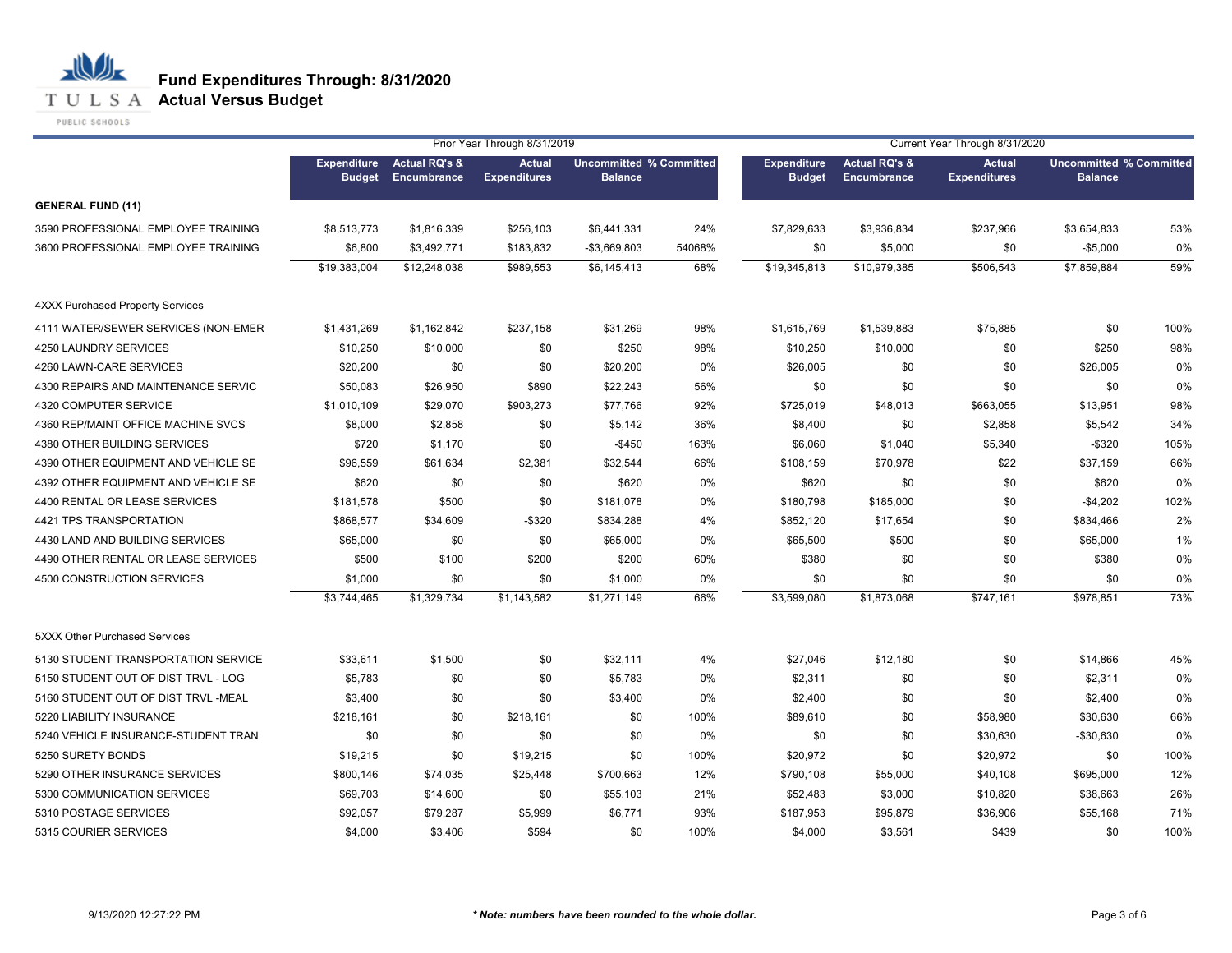**T U L S A Actual Versus Budget** 

PUBLIC SCHOOLS

|                                     | Prior Year Through 8/31/2019        |                                         |                                      |                                                  |          |                                     |                                                | Current Year Through 8/31/2020       |                                                  |       |
|-------------------------------------|-------------------------------------|-----------------------------------------|--------------------------------------|--------------------------------------------------|----------|-------------------------------------|------------------------------------------------|--------------------------------------|--------------------------------------------------|-------|
|                                     | <b>Expenditure</b><br><b>Budget</b> | <b>Actual RQ's &amp;</b><br>Encumbrance | <b>Actual</b><br><b>Expenditures</b> | <b>Uncommitted % Committed</b><br><b>Balance</b> |          | <b>Expenditure</b><br><b>Budget</b> | <b>Actual RQ's &amp;</b><br><b>Encumbrance</b> | <b>Actual</b><br><b>Expenditures</b> | <b>Uncommitted % Committed</b><br><b>Balance</b> |       |
| <b>GENERAL FUND (11)</b>            |                                     |                                         |                                      |                                                  |          |                                     |                                                |                                      |                                                  |       |
| 5320 TELEPHONE OR TELEGRAPH SERVICE | \$215,750                           | \$180,419                               | \$19,581                             | \$15,750                                         | 93%      | \$205,000                           | \$186,878                                      | \$18,122                             | \$0                                              | 100%  |
| 5340 MOBILE COMM DEVICES            | \$101,903                           | \$93,927                                | \$7,694                              | \$281                                            | 100%     | \$103,794                           | \$1,613,058                                    | \$41,725                             | $-$1,550,988$                                    | 1594% |
| 5350 IPAD SERVICE AGREEMENT         | \$45,125                            | \$42,390                                | \$2,676                              | \$59                                             | 100%     | \$41,155                            | \$38,660                                       | \$1,995                              | \$500                                            | 99%   |
| 5400 ADVERTISING                    | \$6,395                             | \$0                                     | \$0                                  | \$6,395                                          | 0%       | \$4,395                             | \$1,308                                        | \$0                                  | \$3,087                                          | 30%   |
| 5420 PRINTED ADVERTISING            | \$20,018                            | \$17,780                                | \$2,220                              | \$18                                             | 100%     | \$20,018                            | \$12,113                                       | \$2,887                              | \$5,018                                          | 75%   |
| 5500 PRINTING AND BINDING           | \$28,430                            | \$20,500                                | \$0                                  | \$7,930                                          | 72%      | \$14,830                            | \$60,478                                       | \$645                                | $-$46,293$                                       | 412%  |
| 5591 PRINTING IN HOUSE              | \$111,289                           | \$110,580                               | \$709                                | \$0                                              | 100%     | \$51,752                            | \$0                                            | \$101                                | \$51,651                                         | 0%    |
| 5592 PRINTING CLICK CHARGES         | \$696,265                           | \$684,332                               | \$1,732                              | \$10,201                                         | 99%      | \$581,832                           | \$578,412                                      | $-$2,217$                            | \$5,637                                          | 99%   |
| 5610 TUTITIONS TO OTHER DISTRICTS W | \$10,000                            | \$0                                     | \$0                                  | \$10,000                                         | 0%       | \$10,000                            | \$0                                            | \$0                                  | \$10,000                                         | 0%    |
| 5810 TRAVEL IN-DISTRICT / MILEAGE   | \$373,911                           | \$0                                     | \$3,259                              | \$370,652                                        | 1%       | \$323,162                           | \$0                                            | \$76                                 | \$323,086                                        | 0%    |
| 5820 TRAVEL OUT OF DISTRICT         | \$1,578,769                         | \$68,840                                | \$72,830                             | \$1,437,099                                      | 9%       | \$1,145,472                         | \$18,436                                       | $-$2,087$                            | \$1,129,124                                      | 1%    |
| 5990 OTHER PURCHASED SERVICES       | \$3,355,877                         | \$3,337,317                             | \$230,260                            | $-$211,700$                                      | 106%     | \$2,853,386                         | \$2,603,094                                    | \$179,190                            | \$71,101                                         | 98%   |
|                                     | \$7,789,806                         | \$4,728,914                             | \$610,377                            | \$2,450,515                                      | 69%      | \$6,531,679                         | \$5,282,056                                    | \$439,292                            | \$810,331                                        | 88%   |
| <b>6XXX Supplies and Materials</b>  |                                     |                                         |                                      |                                                  |          |                                     |                                                |                                      |                                                  |       |
| 6110 PAPER AND COPY SUPPLIES        | \$72,456                            | \$35,856                                | \$5,144                              | \$31,456                                         | 57%      | \$118,966                           | \$83,775                                       | \$541                                | \$34,650                                         | 71%   |
| 6111 PAPER AND COPY SUPPLIES-WAREHO | \$352,751                           | \$0                                     | \$13,095                             | \$339,657                                        | 4%       | \$185,241                           | \$0                                            | \$2,092                              | \$183,149                                        | 1%    |
| 6112 PAPER AND COPY SUPPLIES-ONLINE | \$67,310                            | \$800                                   | \$4,786                              | \$61,725                                         | 8%       | \$90,422                            | \$0                                            | \$1,435                              | \$88,988                                         | 2%    |
| 6119 ONLINE ORDERING ENCUMBRANCE    | $-$200$                             | \$255,965                               | \$0                                  | $-$ \$256,165                                    | -127983% | \$0                                 | \$463,952                                      | \$0                                  | -\$463,952                                       | 0%    |
| 6120 AUTOMOTIVE/BUS SUPPLIES        | \$781,500                           | \$488,890                               | \$183,856                            | \$108,753                                        | 86%      | \$31,210                            | \$0                                            | $-$195$                              | \$31,405                                         | $-1%$ |
| 6130 CONSUMABLE TECHNOLOGY SUPPLIES | \$0                                 | \$0                                     | \$0                                  | \$0                                              | 0%       | \$0                                 | \$2,000                                        | \$0                                  | $-$2,000$                                        | 0%    |
| 6140 TESTING SUPPLIES AND MATERIALS | \$486,106                           | \$36,289                                | \$4,490                              | \$445,327                                        | 8%       | \$208,417                           | \$5,850                                        | \$0                                  | \$202,567                                        | 3%    |
| 6150 FILMS VIDEOS AUDIO TAPES AV SU | \$11,727                            | \$0                                     | \$0                                  | \$11,727                                         | 0%       | \$11,727                            | \$2,500                                        | \$0                                  | \$9,227                                          | 21%   |
| 6160 FIRST AID SUPPLIES             | \$20,850                            | \$229                                   | \$21                                 | \$20,600                                         | 1%       | \$22,982                            | \$165,324                                      | \$23,473                             | $-$165,815$                                      | 821%  |
| 6161 FIRST AID - WAREHOUSE          | \$0                                 | \$0                                     | \$0                                  | \$0                                              | 0%       | \$1,500                             | \$0                                            | \$7,182                              | -\$5.682                                         | 479%  |
| 6166 INVENTORY - HEALTH SUPPLIES    | \$12,613                            | \$5,299                                 | \$5,226                              | \$2,088                                          | 83%      | \$12,613                            | \$0                                            | \$0                                  | \$12,613                                         | 0%    |
| 6169 INVENTORY - ISSUED             | \$0                                 | \$0                                     | $-$1,887$                            | \$1,887                                          | 0%       | \$0                                 | \$0                                            | $-$ \$24                             | \$24                                             | 0%    |
| 6180 CLEAN-MAINT SUPPLIES CHEMICALS | \$728,452                           | \$1,142                                 | \$52,870                             | \$674,439                                        | 7%       | \$721,269                           | \$18,010                                       | \$12,167                             | \$691,092                                        | 4%    |
| 6181 CLEAN-MAINT SUPPLIES CHEMICALS | \$282                               | \$0                                     | \$0                                  | \$282                                            | 0%       | \$282                               | \$0                                            | \$0                                  | \$282                                            | 0%    |
| 6190 GENERAL OFFICE SUPPLIES        | \$644,758                           | \$32,100                                | \$22,108                             | \$590,550                                        | 8%       | \$796,160                           | \$27,641                                       | \$3,123                              | \$765.396                                        | 4%    |
| 6191 GENERAL OFFICE SUPPLIES-WAREHO | \$322,329                           | \$0                                     | \$14,309                             | \$308,020                                        | 4%       | \$113,931                           | \$0                                            | \$4,540                              | \$109,391                                        | 4%    |
| 6192 GENERAL OFFICE SUPPLIES-ONLINE | \$304,119                           | \$100                                   | \$6,768                              | \$297,251                                        | 2%       | \$367,535                           | \$0                                            | \$2,426                              | \$365,109                                        | 1%    |
| 6195 OTHER SUPPLIES AND MATERIALS   | \$0                                 | \$1,061                                 | \$397                                | $-$1,459$                                        | 0%       | \$82                                | \$82                                           | \$0                                  | \$0                                              | 100%  |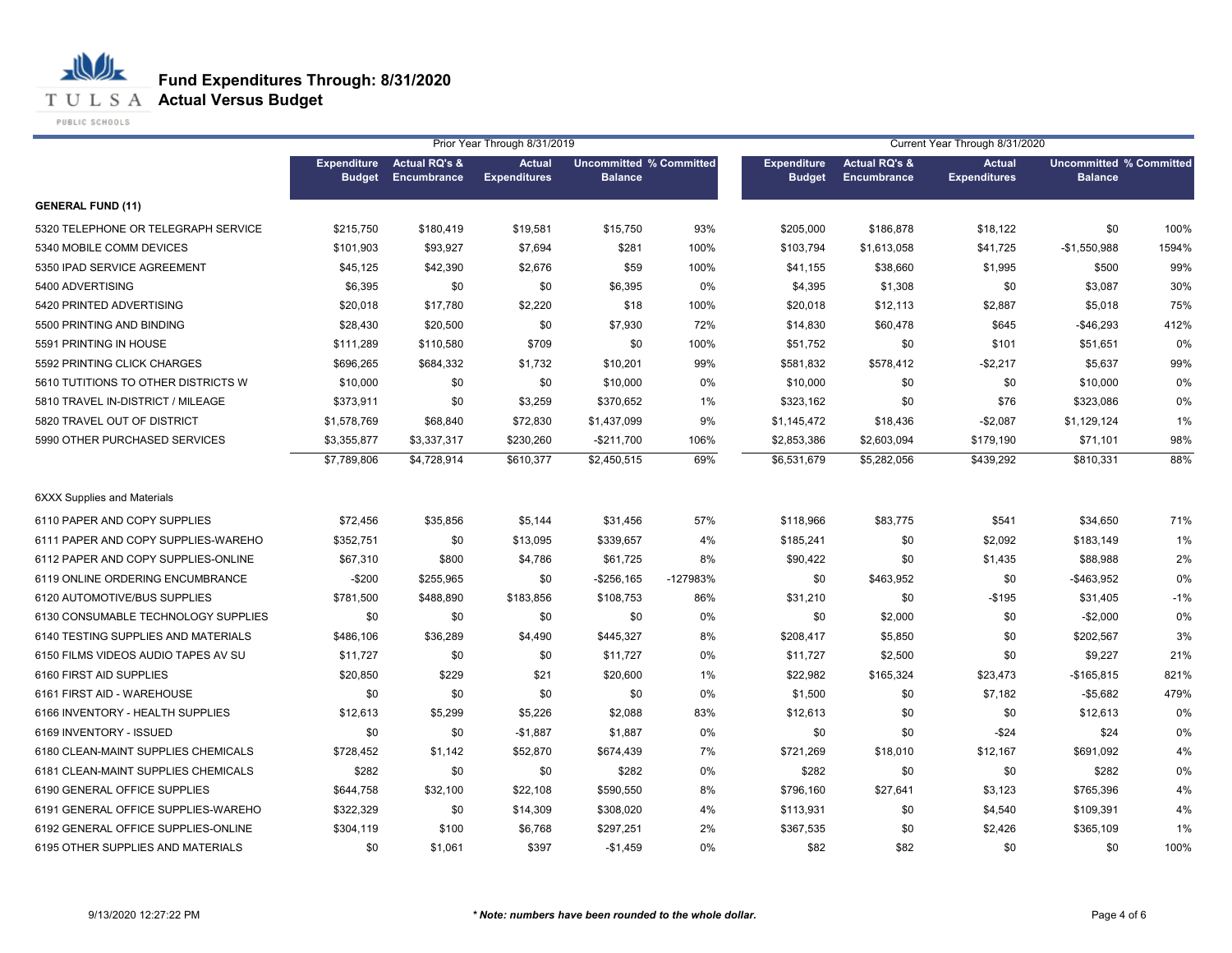**T U L S A Actual Versus Budget** 

PUBLIC SCHOOLS

|                                     | Prior Year Through 8/31/2019<br>Current Year Through 8/31/2020 |                                                       |                                      |                                                  |      |                                     |                                         |                                      |                                                  |         |
|-------------------------------------|----------------------------------------------------------------|-------------------------------------------------------|--------------------------------------|--------------------------------------------------|------|-------------------------------------|-----------------------------------------|--------------------------------------|--------------------------------------------------|---------|
|                                     | <b>Expenditure</b>                                             | <b>Actual RQ's &amp;</b><br><b>Budget Encumbrance</b> | <b>Actual</b><br><b>Expenditures</b> | <b>Uncommitted % Committed</b><br><b>Balance</b> |      | <b>Expenditure</b><br><b>Budget</b> | <b>Actual RQ's &amp;</b><br>Encumbrance | <b>Actual</b><br><b>Expenditures</b> | <b>Uncommitted % Committed</b><br><b>Balance</b> |         |
| <b>GENERAL FUND (11)</b>            |                                                                |                                                       |                                      |                                                  |      |                                     |                                         |                                      |                                                  |         |
| 6196 INVENTORY - NEW INV SYSTEM     | \$200,000                                                      | \$23,499                                              | \$574                                | \$175,927                                        | 12%  | \$200,000                           | \$17,500                                | $-$403,254$                          | \$585,754                                        | $-193%$ |
| 6199 INVENTORY ISSUED               | \$0                                                            | \$0                                                   | -\$88,864                            | \$88,864                                         | 0%   | \$0                                 | \$0                                     | \$352,481                            | $-$352,481$                                      | 0%      |
| 6240 ELECTRICITY                    | \$5,057,488                                                    | \$4,548,523                                           | \$508,965                            | \$0                                              | 100% | \$4,869,043                         | \$4,481,035                             | \$388,008                            | \$0                                              | 100%    |
| 6250 GASOLINE                       | \$1,002,392                                                    | \$740,985                                             | \$59,015                             | \$202,392                                        | 80%  | \$649,792                           | \$789,946                               | \$10,054                             | $-$150,208$                                      | 123%    |
| 6270 NATURAL GAS                    | \$1,055,185                                                    | \$801,336                                             | \$13,664                             | \$240,185                                        | 77%  | \$1,028,185                         | \$841,153                               | \$17,314                             | \$169,717                                        | 83%     |
| 6410 BOOKS                          | \$867,084                                                      | \$72,473                                              | \$11,266                             | \$783,345                                        | 10%  | \$1,021,400                         | \$973,135                               | \$8,407                              | \$39,858                                         | 96%     |
| 6420 PERIODICALS                    | \$15,616                                                       | \$1,338                                               | \$1,004                              | \$13,275                                         | 15%  | \$16,619                            | \$0                                     | \$1,044                              | \$15,576                                         | 6%      |
| 6430 STATE ADOPTED TEXTBOOKS        | \$1,702,654                                                    | \$0                                                   | \$0                                  | \$1,702,654                                      | 0%   | \$1,593,850                         | \$283,490                               | \$160,110                            | \$1,150,250                                      | 28%     |
| 6440 SUPPLEMENTAL TEXTBOOKS (NON-ST | \$26,180                                                       | \$1,304                                               | \$0                                  | \$24,876                                         | 5%   | \$100,668                           | \$600                                   | \$0                                  | \$100,068                                        | 1%      |
| 6450 WORKBOOKS                      | \$28,666                                                       | \$4,790                                               | \$0                                  | \$23,876                                         | 17%  | \$34,236                            | \$14,191                                | \$0                                  | \$20,044                                         | 41%     |
| 6470 NEWSPAPERS                     | \$249                                                          | \$0                                                   | \$0                                  | \$249                                            | 0%   | \$249                               | \$0                                     | \$0                                  | \$249                                            | 0%      |
| 6480 MAGAZINES                      | \$1,162                                                        | \$637                                                 | \$242                                | \$283                                            | 76%  | \$912                               | \$535                                   | \$3,528                              | $-$3,151$                                        | 446%    |
| 6510 APPLIANCES/FURNITURE/FIXTURES  | \$123,010                                                      | \$2,570                                               | \$2,550                              | \$117,890                                        | 4%   | \$147,958                           | \$44,632                                | \$103                                | \$103.222                                        | 30%     |
| 6520 AUDIOVISUAL                    | \$2,500                                                        | \$0                                                   | \$0                                  | \$2,500                                          | 0%   | \$2,500                             | \$0                                     | \$0                                  | \$2,500                                          | 0%      |
| 6530 TECHNOLOGY-RELATED EQUIPMENT   | \$1,986,795                                                    | \$416,274                                             | \$151,257                            | \$1,419,263                                      | 29%  | \$4,619,988                         | \$659,432                               | \$144,788                            | \$3,815,768                                      | 17%     |
| 6540 FURNITURE AND FIXTURES         | \$4,934                                                        | \$566                                                 | \$797                                | \$3,570                                          | 28%  | \$0                                 | \$0                                     | \$0                                  | \$0                                              | 0%      |
| 6550 INSTRUMENTS                    | \$0                                                            | \$0                                                   | \$0                                  | \$0                                              | 0%   | \$0                                 | \$1,400                                 | \$0                                  | $-$1,400$                                        | 0%      |
| 6560 MACHINERY                      | \$0                                                            | \$0                                                   | \$0                                  | \$0                                              | 0%   | \$0                                 | \$218,270                               | \$0                                  | $-$218,270$                                      | 0%      |
| 6570 UNIFORMS                       | \$39,343                                                       | \$0                                                   | \$0                                  | \$39,343                                         | 0%   | \$31,046                            | \$11,723                                | \$0                                  | \$19,323                                         | 38%     |
| 6590 FIREARMS AND AMMUNITION        | \$1,000                                                        | \$0                                                   | \$0                                  | \$1,000                                          | 0%   | \$0                                 | \$0                                     | \$0                                  | \$0                                              | 0%      |
| 6810 COCURRICULAR SUPPLIES          | \$2,576,984                                                    | \$101,674                                             | \$23,210                             | \$2,452,100                                      | 5%   | \$1,885,848                         | \$460,408                               | \$67,185                             | \$1,358,255                                      | 28%     |
| 6811 COCURRICULAR SUPPLIES-WAREHOUS | \$75,794                                                       | \$0                                                   | \$3,807                              | \$71,987                                         | 5%   | \$38,815                            | \$0                                     | \$534                                | \$38,282                                         | 1%      |
| 6820 AWARDS DECOR REGALIA REFRESHME | \$56,327                                                       | \$16,732                                              | \$28                                 | \$39,566                                         | 30%  | \$97,269                            | \$14,429                                | \$383                                | \$82,457                                         | 15%     |
| 6830 EXTRACURRICULAR SUPPLIES       | \$57,745                                                       | \$485                                                 | \$1,898                              | \$55,362                                         | 4%   | \$89,509                            | \$64,284                                | \$300                                | \$24,925                                         | 72%     |
|                                     | \$18,686,163                                                   | \$7,590,920                                           | \$1,000,596                          | \$10,094,647                                     | 46%  | \$19,110,222                        | \$9,645,298                             | \$807,742                            | \$8,657,182                                      | 55%     |
| <b>7XXX Property/Equipment</b>      |                                                                |                                                       |                                      |                                                  |      |                                     |                                         |                                      |                                                  |         |
| 7320 EQUIPMENT-AUDIO VISUAL         | \$7,100                                                        | \$0                                                   | \$0                                  | \$7,100                                          | 0%   | \$5,487                             | \$1,435                                 | \$0                                  | \$4,052                                          | 26%     |
| 7330 TECHNOLOGY-RELATED HARDWARE    | \$0                                                            | \$0                                                   | \$0                                  | \$0                                              | 0%   | \$18,959                            | \$0                                     | \$0                                  | \$18,959                                         | 0%      |
| 7390 OTHER EQUIPMENT                | \$2,000                                                        | \$0                                                   | \$0                                  | \$2,000                                          | 0%   | \$2,000                             | \$0                                     | \$0                                  | \$2,000                                          | 0%      |
| <b>7620 BUSES</b>                   | \$51,840                                                       | \$47,520                                              | \$4,320                              | \$0                                              | 100% | \$71,280                            | \$65,340                                | \$5,940                              | \$0                                              | 100%    |
|                                     | \$60,940                                                       | \$47,520                                              | \$4.320                              | \$9.100                                          | 85%  | \$97,726                            | \$66,775                                | \$5.940                              | \$25.011                                         | 74%     |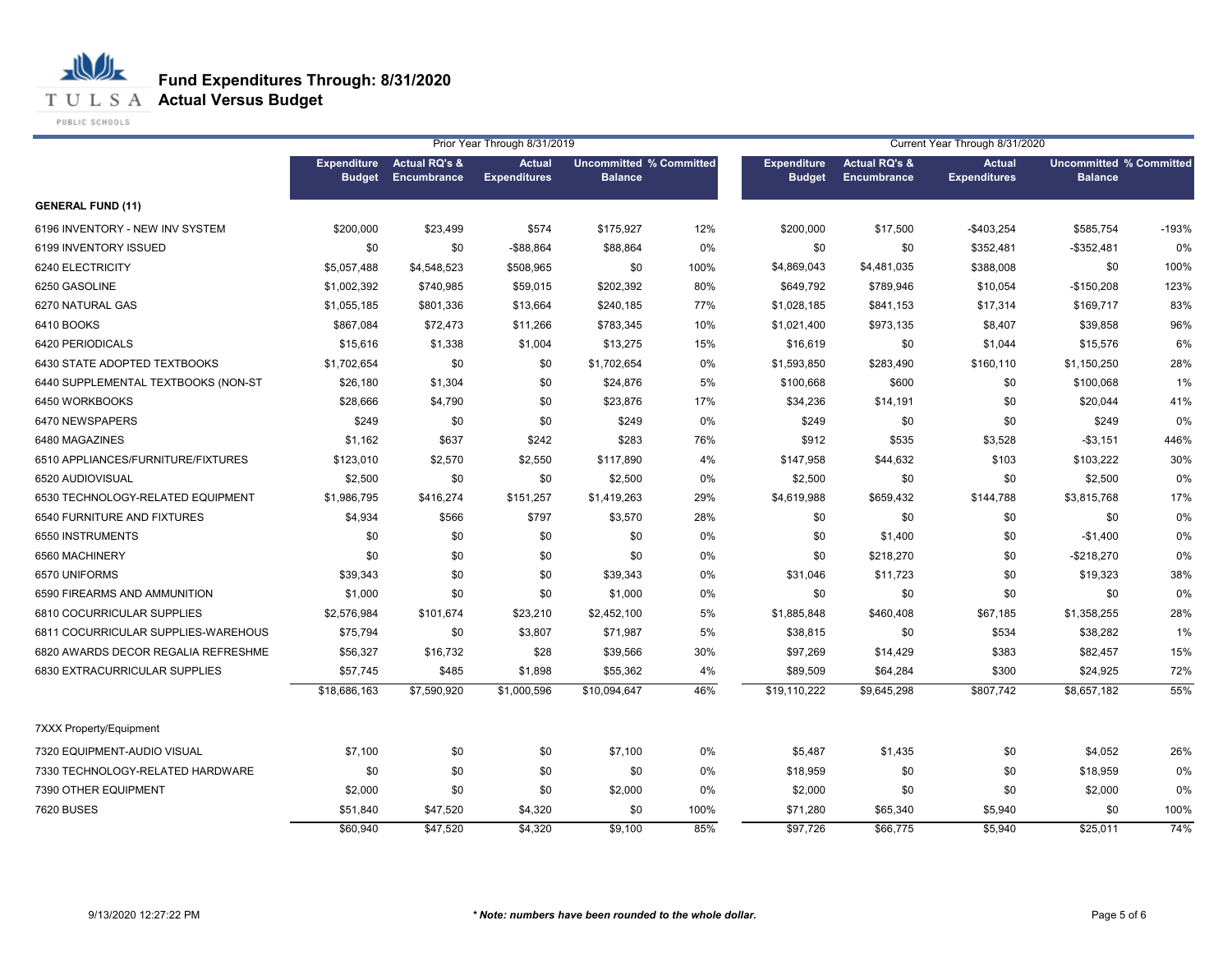**T U L S A Actual Versus Budget** 

PUBLIC SCHOOLS

|                                      |                                     |                                         | Prior Year Through 8/31/2019         |                                                  |     |                                     | Current Year Through 8/31/2020          |                                      |                                                  |     |
|--------------------------------------|-------------------------------------|-----------------------------------------|--------------------------------------|--------------------------------------------------|-----|-------------------------------------|-----------------------------------------|--------------------------------------|--------------------------------------------------|-----|
|                                      | <b>Expenditure</b><br><b>Budget</b> | <b>Actual RQ's &amp;</b><br>Encumbrance | <b>Actual</b><br><b>Expenditures</b> | <b>Uncommitted % Committed</b><br><b>Balance</b> |     | <b>Expenditure</b><br><b>Budget</b> | <b>Actual RQ's &amp;</b><br>Encumbrance | <b>Actual</b><br><b>Expenditures</b> | <b>Uncommitted % Committed</b><br><b>Balance</b> |     |
| <b>GENERAL FUND (11)</b>             |                                     |                                         |                                      |                                                  |     |                                     |                                         |                                      |                                                  |     |
| 8XXX Other Objects and Reserves      |                                     |                                         |                                      |                                                  |     |                                     |                                         |                                      |                                                  |     |
| 8100 DUES AND FEES FOR SERVICES      | \$212,707                           | \$100,404                               | \$45,685                             | \$66,618                                         | 69% | \$214,678                           | \$35,905                                | \$48,174                             | \$130,599                                        | 39% |
| 8400 BUDGET CONTINGENCY              | \$521,320                           | \$0                                     | \$0                                  | \$521,320                                        | 0%  | \$5,564,625                         | \$0                                     | \$0                                  | \$5,564,625                                      | 0%  |
| 8600 STAFF REGISTRATION AND TUITION  | \$1,165,754                         | \$13,655                                | \$60,713                             | \$1,091,386                                      | 6%  | \$1,027,460                         | \$48,195                                | \$30,013                             | \$949,252                                        | 8%  |
| 8622 REGISTRATION - BOARD MEMBERS A  | \$3,114                             | \$0                                     | \$0                                  | \$3,114                                          | 0%  | \$3,289                             | \$240                                   | \$540                                | \$2,509                                          | 24% |
| 8700 COUNTY ASSESSMENTS/REVALUATION  | \$505                               | \$0                                     | \$0                                  | \$505                                            | 0%  | \$5                                 | \$0                                     | \$0                                  | \$5                                              | 0%  |
|                                      | \$1,903,400                         | \$114,059                               | \$106,398                            | \$1,682,943                                      | 12% | \$6,810,057                         | \$84,340                                | \$78,727                             | \$6,646,990                                      | 2%  |
| 9XXX Other Uses of Funds             |                                     |                                         |                                      |                                                  |     |                                     |                                         |                                      |                                                  |     |
| 9300 REIMBURSEMENT                   | \$383,735                           | \$170,000                               | \$41,141                             | \$172,594                                        | 55% | \$1,000,000                         | \$164,000                               | \$0                                  | \$836,000                                        | 16% |
| 9600 PETTY CASH                      | \$5,800                             | \$0                                     | \$600                                | \$5,200                                          | 10% | \$4,000                             | \$0                                     | \$200                                | \$3,800                                          | 5%  |
| 9700 INTRA FUND TRANSFERS            | \$15,531,435                        | \$0                                     | \$1,253,020                          | \$14,278,415                                     | 8%  | \$15,279,892                        | \$0                                     | \$1,508,286                          | \$13,771,606                                     | 10% |
|                                      | \$15,920,970                        | \$170,000                               | \$1,294,761                          | \$14,456,209                                     | 9%  | \$16,283,892                        | \$164,000                               | \$1,508,486                          | \$14,611,406                                     | 10% |
| <b>Total Fund Expend./Encumb/RQs</b> | \$339,488,945                       | \$26,236,684                            | \$16,135,254                         | \$297,117,007                                    | 12% | \$338,024,671                       | \$28,104,923                            | \$13,092,714                         | \$296,827,034                                    | 12% |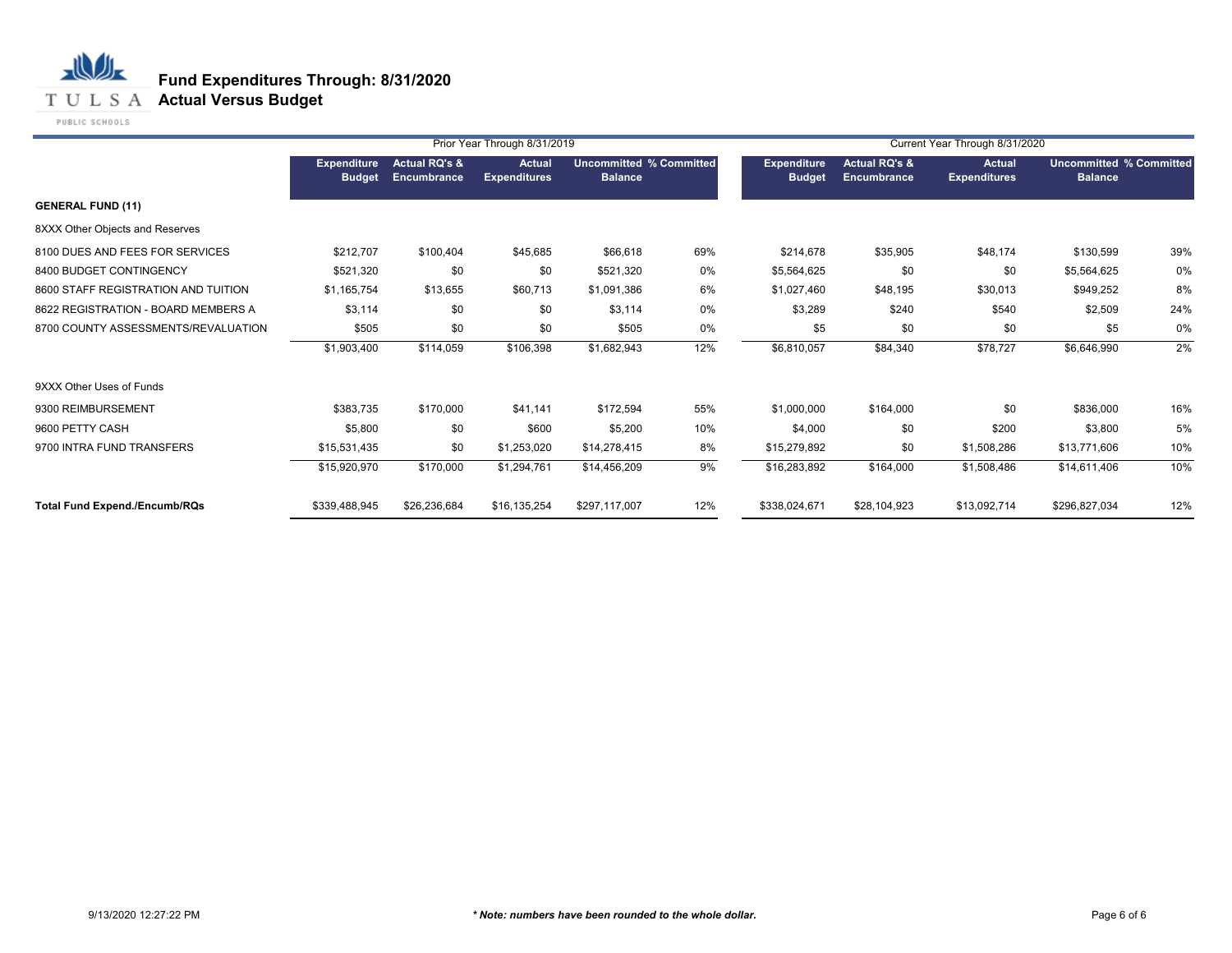#### **T U L S A Actual Versus Budget**

PUBLIC SCHOOLS

|                                                  |                                     |                                         | Prior Year Through 8/31/2019         |                                                  |      | Current Year Through 8/31/2020      |                                         |                                      |                                                  |      |
|--------------------------------------------------|-------------------------------------|-----------------------------------------|--------------------------------------|--------------------------------------------------|------|-------------------------------------|-----------------------------------------|--------------------------------------|--------------------------------------------------|------|
|                                                  | <b>Expenditure</b><br><b>Budget</b> | <b>Actual RQ's &amp;</b><br>Encumbrance | <b>Actual</b><br><b>Expenditures</b> | <b>Uncommitted % Committed</b><br><b>Balance</b> |      | <b>Expenditure</b><br><b>Budget</b> | <b>Actual RQ's &amp;</b><br>Encumbrance | <b>Actual</b><br><b>Expenditures</b> | <b>Uncommitted % Committed</b><br><b>Balance</b> |      |
| <b>BUILDING FUND (21)</b>                        |                                     |                                         |                                      |                                                  |      |                                     |                                         |                                      |                                                  |      |
| <b>1XXX Salaries</b>                             |                                     |                                         |                                      |                                                  |      |                                     |                                         |                                      |                                                  |      |
| 1210 FULL TIME NON-CERTIFIED SALARI              | \$6,897,831                         | \$0                                     | \$967,729                            | \$5,930,103                                      | 14%  | \$6,392,229                         | \$0                                     | \$972,526                            | \$5,419,704                                      | 15%  |
| 1212 RETROACTIVE SUPPORT PAY                     | \$0                                 | \$0                                     | \$156                                | $-$156$                                          | 0%   | \$0                                 | \$0                                     | \$1,756                              | $-$1,756$                                        | 0%   |
| 1240 UNUSED LEAVE - NON-CERTIF                   | \$0                                 | \$0                                     | \$0                                  | \$0                                              | 0%   | \$0                                 | \$0                                     | \$9,110                              | $-$9,110$                                        | 0%   |
| 1250 BENEFIT ALLOWANCE-SUPPORT STAF              | \$70,565                            | \$0                                     | \$5,786                              | \$64,779                                         | 8%   | \$63,736                            | \$0                                     | \$3,604                              | \$60,132                                         | 6%   |
| 1500 OVERTIME SALARIES - NON-CERTIF              | \$162,859                           | \$0                                     | \$86,298                             | \$76,561                                         | 53%  | \$162,859                           | \$0                                     | \$31,132                             | \$131,727                                        | 19%  |
| 1800 STIPENDS - NON-CERTIFIED                    | \$27,500                            | \$0                                     | \$1,879                              | \$25,621                                         | 7%   | \$27,500                            | \$0                                     | \$2,815                              | \$24,685                                         | 10%  |
|                                                  | \$7,158,755                         | \$0                                     | \$1,061,848                          | \$6,096,907                                      | 15%  | \$6,646,324                         | \$0                                     | \$1,020,942                          | \$5,625,382                                      | 15%  |
| 2XXX Benefits                                    |                                     |                                         |                                      |                                                  |      |                                     |                                         |                                      |                                                  |      |
| 2220 DENTAL INSURANCE - NON-CERTIFI              | \$18,236                            | \$0                                     | \$1,714                              | \$16,522                                         | 9%   | \$19,368                            | \$0                                     | \$1,754                              | \$17,613                                         | 9%   |
| 2230 HEALTH INSURANCE - NON-CERTIFI              | \$1,085,098                         | \$0                                     | \$105,796                            | \$979,302                                        | 10%  | \$930,924                           | \$0                                     | \$106,491                            | \$824,433                                        | 11%  |
| 2240 LIFE INSURANCE - NON-CERTIFIED              | \$15,902                            | \$0                                     | \$1,217                              | \$14,685                                         | 8%   | \$17,013                            | \$0                                     | \$1,255                              | \$15,758                                         | 7%   |
| 2250 L-T DISB INSUR                              | \$20,940                            | \$0                                     | \$1,603                              | \$19,336                                         | 8%   | \$22,408                            | \$0                                     | \$1,654                              | \$20,754                                         | 7%   |
| 2410 FICA - EMPLOYER'S CONTRIBUTION              | \$420,090                           | \$0                                     | \$64,079                             | \$356,011                                        | 15%  | \$453,075                           | \$0                                     | \$61,854                             | \$391,222                                        | 14%  |
| 2420 MEDICARE - EMPLOYER'S CONTRIBU              | \$98,250                            | \$0                                     | \$15,024                             | \$83,226                                         | 15%  | \$105,961                           | \$0                                     | \$14,527                             | \$91,434                                         | 14%  |
| 2610 RETIREMENT - DISTRICT PAID NON              | \$2,834                             | \$0                                     | \$354                                | \$2,480                                          | 12%  | \$2,854                             | \$0                                     | \$452                                | \$2,402                                          | 16%  |
| 2630 RETIREMENT - EMPLOYER'S CONTRI              | \$357,070                           | \$0                                     | \$54,818                             | \$302,252                                        | 15%  | \$386,508                           | \$0                                     | \$48,614                             | \$337,894                                        | 13%  |
|                                                  | \$2,018,420                         | $\overline{50}$                         | \$244,605                            | \$1,773,814                                      | 12%  | \$1,938,110                         | $\overline{50}$                         | \$236,600                            | \$1,701.510                                      | 12%  |
| 3XXX Purchased Professional & Technical Services |                                     |                                         |                                      |                                                  |      |                                     |                                         |                                      |                                                  |      |
| 3360 MEDICAL SERVICES                            | \$2,975                             | \$2,800                                 | \$0                                  | \$175                                            | 94%  | \$2,975                             | \$0                                     | \$0                                  | \$2,975                                          | 0%   |
| 3370 OTHER PROFESSIONAL SERVICES                 | \$14,220                            | \$6,000                                 | \$0                                  | \$8,220                                          | 42%  | \$250,000                           | \$239,247                               | \$0                                  | \$10,754                                         | 96%  |
| 3440 SECURITY SERVICES                           | \$204,933                           | \$199,297                               | \$703                                | \$4,933                                          | 98%  | \$204,933                           | \$150,000                               | \$0                                  | \$54,933                                         | 73%  |
| 3442 SECURITY - ATHLETICS                        | \$26,554                            | \$7,000                                 | \$0                                  | \$19,554                                         | 26%  | \$26,554                            | \$7,000                                 | \$0                                  | \$19,554                                         | 26%  |
| 3460 OTHER TECHNICAL SERVICES                    | \$8,000                             | \$8,000                                 | \$0                                  | \$0                                              | 100% | \$8,000                             | \$8,000                                 | \$0                                  | \$0                                              | 100% |
| 3590 PROFESSIONAL EMPLOYEE TRAINING              | \$300                               | \$0                                     | \$0                                  | \$300                                            | 0%   | \$300                               | \$0                                     | \$0                                  | \$300                                            | 0%   |
| 3600 PROFESSIONAL EMPLOYEE TRAINING              | \$0                                 | \$0                                     | \$0                                  | \$0                                              | 0%   | \$2,000                             | \$0                                     | \$0                                  | \$2,000                                          | 0%   |
|                                                  | \$256,982                           | \$223,097                               | \$703                                | \$33,182                                         | 87%  | \$494,762                           | \$404,247                               | \$0                                  | \$90,516                                         | 82%  |
| <b>4XXX Purchased Property Services</b>          |                                     |                                         |                                      |                                                  |      |                                     |                                         |                                      |                                                  |      |
| 4200 SODEXO MANAGEMENT FEE                       | \$1,163,810                         | \$1,140,770                             | \$0                                  | \$23,040                                         | 98%  | \$1,163,810                         | \$1,140,770                             | \$0                                  | \$23,040                                         | 98%  |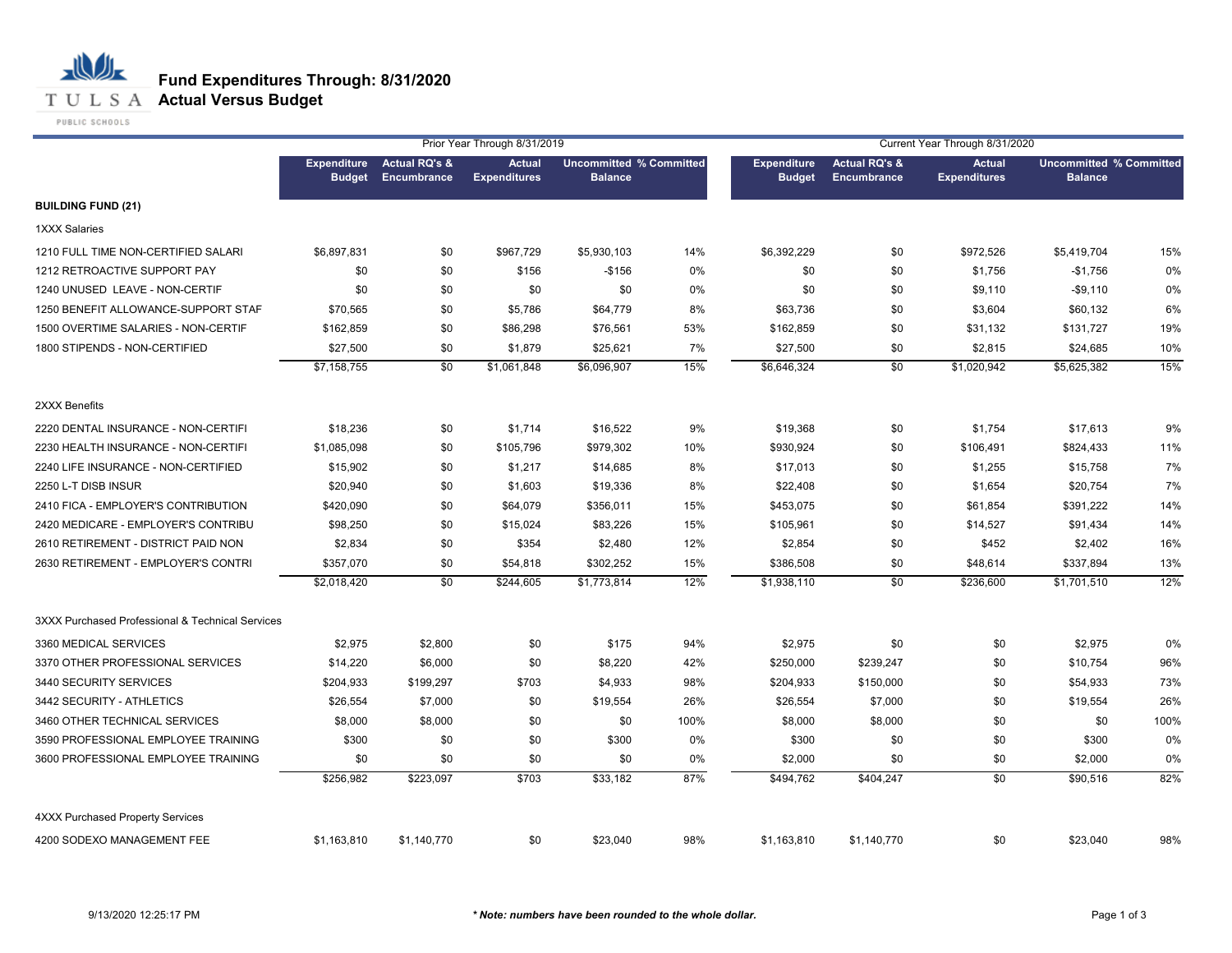**T U L S A Actual Versus Budget** 

PUBLIC SCHOOLS

|                                     | Prior Year Through 8/31/2019<br>Current Year Through 8/31/2020 |                                                       |                                      |                                                  |      |                                     |                                         |                                      |                                                  |      |
|-------------------------------------|----------------------------------------------------------------|-------------------------------------------------------|--------------------------------------|--------------------------------------------------|------|-------------------------------------|-----------------------------------------|--------------------------------------|--------------------------------------------------|------|
|                                     | <b>Expenditure</b>                                             | <b>Actual RQ's &amp;</b><br><b>Budget Encumbrance</b> | <b>Actual</b><br><b>Expenditures</b> | <b>Uncommitted % Committed</b><br><b>Balance</b> |      | <b>Expenditure</b><br><b>Budget</b> | <b>Actual RQ's &amp;</b><br>Encumbrance | <b>Actual</b><br><b>Expenditures</b> | <b>Uncommitted % Committed</b><br><b>Balance</b> |      |
| <b>BUILDING FUND (21)</b>           |                                                                |                                                       |                                      |                                                  |      |                                     |                                         |                                      |                                                  |      |
| 4230 DISPOSAL SERVICES              | \$398,729                                                      | \$390,565                                             | \$4,804                              | \$3,360                                          | 99%  | \$398,729                           | \$393,452                               | \$0                                  | \$5,277                                          | 99%  |
| 4250 LAUNDRY SERVICES               | \$2,000                                                        | \$1,200                                               | \$0                                  | \$800                                            | 60%  | \$2,000                             | \$0                                     | \$0                                  | \$2,000                                          | 0%   |
| 4300 REPAIRS AND MAINTENANCE SERVIC | \$1,149,113                                                    | \$794,504                                             | \$159,408                            | \$195,201                                        | 83%  | \$0                                 | \$0                                     | \$0                                  | \$0                                              | 0%   |
| 4302 REPAIRS/MAINTENANCE CONTRACT L | \$35,000                                                       | \$0                                                   | \$0                                  | \$35,000                                         | 0%   | \$24,220                            | \$17,859                                | \$0                                  | \$6,362                                          | 74%  |
| 4310 NONTECHNOLOGY SERVICES         | \$10,000                                                       | \$8,200                                               | \$0                                  | \$1,800                                          | 82%  | \$484,575                           | \$468,458                               | \$6,677                              | \$9,440                                          | 98%  |
| 4320 COMPUTER SERVICE               | \$2,500                                                        | \$0                                                   | \$0                                  | \$2,500                                          | 0%   | \$2,500                             | \$0                                     | \$0                                  | \$2,500                                          | 0%   |
| 4330 COOLING SERVICES               | \$20,000                                                       | \$11,018                                              | \$0                                  | \$8,982                                          | 55%  | \$195,000                           | \$96,481                                | \$15,776                             | \$82,743                                         | 58%  |
| 4340 ELECTRICAL SERVICES            | \$5,000                                                        | \$0                                                   | \$0                                  | \$5,000                                          | 0%   | \$45,865                            | \$42,015                                | \$0                                  | \$3,850                                          | 92%  |
| 4350 HEATING SERVICES               | \$5,000                                                        | \$0                                                   | \$0                                  | \$5,000                                          | 0%   | \$15,561                            | \$38                                    | \$0                                  | \$15,523                                         | 0%   |
| 4360 REP/MAINT OFFICE MACHINE SVCS  | \$2,500                                                        | \$0                                                   | \$0                                  | \$2,500                                          | 0%   | \$2,500                             | \$0                                     | \$0                                  | \$2,500                                          | 0%   |
| 4370 PLUMBING SERVICES              | \$5,000                                                        | \$0                                                   | \$0                                  | \$5,000                                          | 0%   | \$40,000                            | \$40,000                                | \$0                                  | \$0                                              | 100% |
| 4380 OTHER BUILDING SERVICES        | \$398,550                                                      | \$281,508                                             | \$72,822                             | \$44,220                                         | 89%  | \$381,555                           | \$286,266                               | \$11,640                             | \$83,649                                         | 78%  |
| 4390 OTHER EQUIPMENT AND VEHICLE SE | \$5,000                                                        | \$2,000                                               | \$0                                  | \$3,000                                          | 40%  | \$227,942                           | \$55,520                                | \$0                                  | \$172,422                                        | 24%  |
| 4490 OTHER RENTAL OR LEASE SERVICES | \$33,097                                                       | \$0                                                   | \$0                                  | \$33,097                                         | 0%   | \$33,097                            | \$0                                     | \$0                                  | \$33,097                                         | 0%   |
| 4500 CONSTRUCTION SERVICES          | \$1,669,069                                                    | \$1,429,718                                           | \$677,570                            | $-$ \$438,220                                    | 126% | \$1,664,589                         | \$1,029,954                             | \$630,320                            | \$4,315                                          | 100% |
|                                     | \$4,904,368                                                    | \$4,059,482                                           | \$914,604                            | $-$69,719$                                       | 101% | \$4,681,943                         | \$3,570,812                             | \$664,413                            | \$446,718                                        | 90%  |
| 5XXX Other Purchased Services       |                                                                |                                                       |                                      |                                                  |      |                                     |                                         |                                      |                                                  |      |
| 5230 PROPERTY INSURANCE             | \$1,343,433                                                    | \$0                                                   | \$1,343,433                          | \$0                                              | 100% | \$1,568,798                         | \$1,856                                 | \$1,566,943                          | \$0                                              | 100% |
| 5340 MOBILE COMM DEVICES            | \$75,680                                                       | \$69,309                                              | \$6,371                              | \$0                                              | 100% | \$75,731                            | \$69,296                                | \$6,434                              | \$0                                              | 100% |
| 5400 ADVERTISING                    | \$225                                                          | \$0                                                   | \$0                                  | \$225                                            | 0%   | \$225                               | \$0                                     | \$0                                  | \$225                                            | 0%   |
| 5592 PRINTING CLICK CHARGES         | \$5,500                                                        | \$0                                                   | \$0                                  | \$5,500                                          | 0%   | \$5,500                             | \$0                                     | \$0                                  | \$5,500                                          | 0%   |
| 5810 TRAVEL IN-DISTRICT / MILEAGE   | \$1,000                                                        | \$0                                                   | \$0                                  | \$1,000                                          | 0%   | \$1,000                             | \$0                                     | \$0                                  | \$1,000                                          | 0%   |
| 5820 TRAVEL OUT OF DISTRICT         | \$9,700                                                        | \$0                                                   | \$0                                  | \$9,700                                          | 0%   | \$7,200                             | \$0                                     | \$0                                  | \$7,200                                          | 0%   |
| 5990 OTHER PURCHASED SERVICES       | \$12,962                                                       | \$0                                                   | \$700                                | \$12,262                                         | 5%   | \$12,962                            | \$5,000                                 | \$3,702                              | \$4,260                                          | 67%  |
|                                     | \$1,448,500                                                    | \$69,309                                              | \$1,350,504                          | \$28,687                                         | 98%  | $\overline{31,671,416}$             | \$76,152                                | \$1,577,079                          | \$18,185                                         | 99%  |
| <b>6XXX Supplies and Materials</b>  |                                                                |                                                       |                                      |                                                  |      |                                     |                                         |                                      |                                                  |      |
| 6111 PAPER AND COPY SUPPLIES-WAREHO | \$3,515                                                        | \$0                                                   | \$0                                  | \$3,515                                          | 0%   | \$3,000                             | \$0                                     | \$115                                | \$2,885                                          | 4%   |
| 6112 PAPER AND COPY SUPPLIES-ONLINE | \$1,053                                                        | \$0                                                   | \$0                                  | \$1,053                                          | 0%   | \$1,053                             | \$0                                     | \$0                                  | \$1,053                                          | 0%   |
| 6119 ONLINE ORDERING ENCUMBRANCE    | \$0                                                            | \$10,703                                              | \$0                                  | $-$10,703$                                       | 0%   | \$0                                 | \$11,105                                | \$0                                  | $-$11,105$                                       | 0%   |
| 6180 CLEAN-MAINT SUPPLIES CHEMICALS | \$839,028                                                      | \$250,045                                             | \$90,390                             | \$498,594                                        | 41%  | \$818,193                           | \$235,671                               | \$96,508                             | \$486,014                                        | 41%  |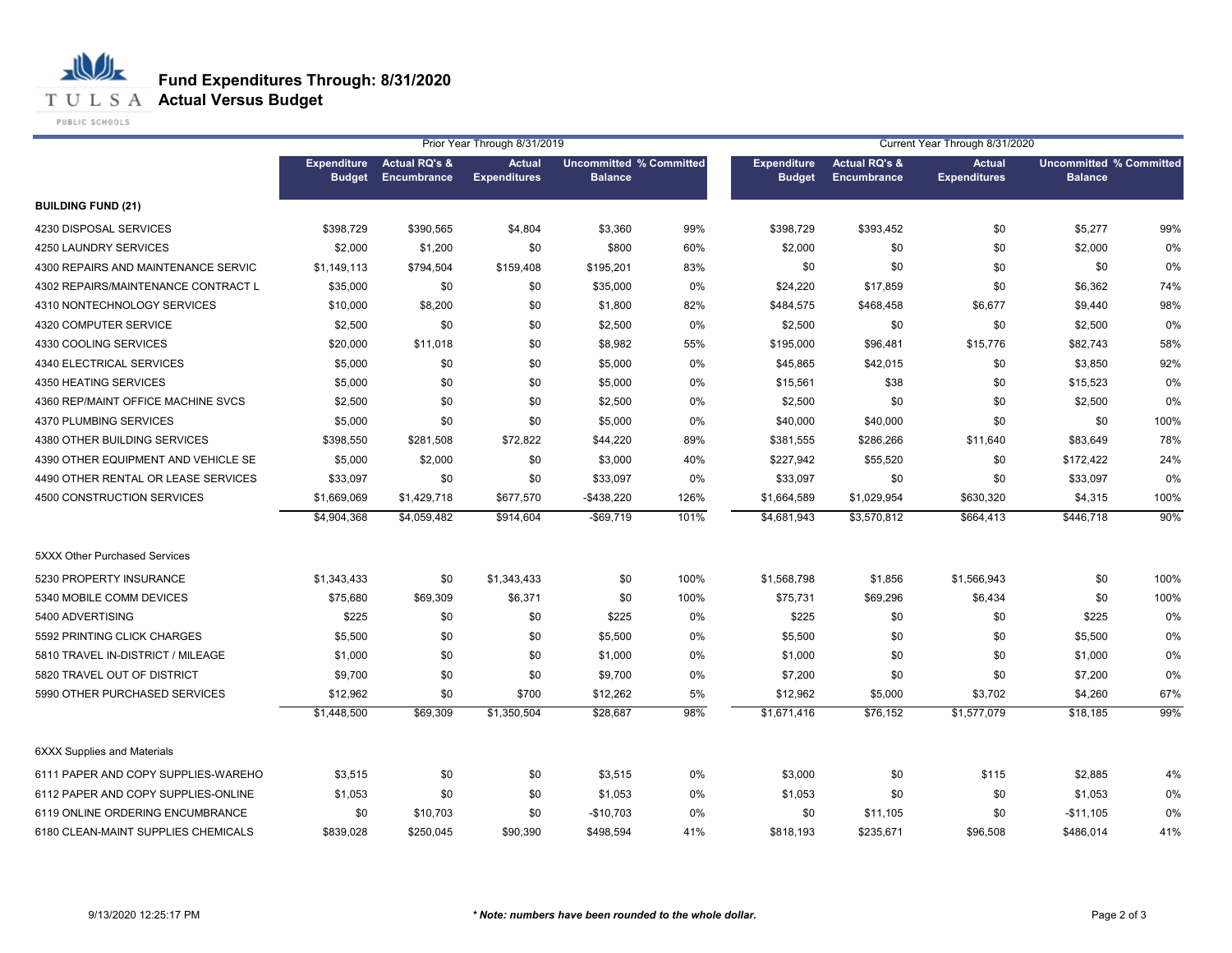**T U L S A Actual Versus Budget** 

PUBLIC SCHOOLS

|                                      |                              |                                                | Prior Year Through 8/31/2019         |                                                  |      | Current Year Through 8/31/2020      |                                         |                                      |                                                  |       |
|--------------------------------------|------------------------------|------------------------------------------------|--------------------------------------|--------------------------------------------------|------|-------------------------------------|-----------------------------------------|--------------------------------------|--------------------------------------------------|-------|
|                                      | Expenditure<br><b>Budget</b> | <b>Actual RQ's &amp;</b><br><b>Encumbrance</b> | <b>Actual</b><br><b>Expenditures</b> | <b>Uncommitted % Committed</b><br><b>Balance</b> |      | <b>Expenditure</b><br><b>Budget</b> | <b>Actual RQ's &amp;</b><br>Encumbrance | <b>Actual</b><br><b>Expenditures</b> | <b>Uncommitted % Committed</b><br><b>Balance</b> |       |
| <b>BUILDING FUND (21)</b>            |                              |                                                |                                      |                                                  |      |                                     |                                         |                                      |                                                  |       |
| 6190 GENERAL OFFICE SUPPLIES         | \$12,460                     | \$900                                          | \$0                                  | \$11,560                                         | 7%   | \$12,975                            | \$0                                     | \$0                                  | \$12,975                                         | 0%    |
| 6191 GENERAL OFFICE SUPPLIES-WAREHO  | \$3,265                      | \$0                                            | \$0                                  | \$3,265                                          | 0%   | \$3,265                             | \$0                                     | \$1,439                              | \$1,826                                          | 44%   |
| 6192 GENERAL OFFICE SUPPLIES-ONLINE  | \$10,052                     | \$0                                            | \$402                                | \$9,650                                          | 4%   | \$10,052                            | \$0                                     | \$0                                  | \$10,052                                         | 0%    |
| 6510 APPLIANCES/FURNITURE/FIXTURES   | \$45,661                     | \$16,368                                       | \$970                                | \$28,323                                         | 38%  | \$5,715                             | \$0                                     | \$0                                  | \$5,715                                          | 0%    |
| 6530 TECHNOLOGY-RELATED EQUIPMENT    | \$15,960                     | \$0                                            | \$0                                  | \$15,960                                         | 0%   | \$13,909                            | \$0                                     | \$0                                  | \$13,909                                         | 0%    |
| 6570 UNIFORMS                        | \$14,064                     | \$5,000                                        | \$0                                  | \$9,064                                          | 36%  | \$14,064                            | \$0                                     | \$0                                  | \$14,064                                         | 0%    |
| 6590 FIREARMS AND AMMUNITION         | \$9,001                      | \$0                                            | \$0                                  | \$9,001                                          | 0%   | \$9,001                             | \$0                                     | \$0                                  | \$9,001                                          | 0%    |
|                                      | \$954,059                    | \$283,015                                      | \$91,763                             | \$579,282                                        | 39%  | \$891,227                           | \$246,776                               | \$98,062                             | \$546,389                                        | 39%   |
| 7XXX Property/Equipment              |                              |                                                |                                      |                                                  |      |                                     |                                         |                                      |                                                  |       |
| 7140 LANDSCAPING                     | \$0                          | \$43,785                                       | \$0                                  | $-$43,785$                                       | 0%   | \$0                                 | \$0                                     | \$0                                  | \$0                                              | 0%    |
| 7320 EQUIPMENT-AUDIO VISUAL          | \$13,127                     | \$0                                            | \$0                                  | \$13,127                                         | 0%   | \$13,127                            | \$0                                     | \$0                                  | \$13,127                                         | 0%    |
| 7360 EQUIPMENT-MACHINERY             | \$58,758                     | \$30,486                                       | \$20,895                             | \$7,376                                          | 87%  | \$33,758                            | \$0                                     | \$0                                  | \$33,758                                         | 0%    |
| 7600 VEHICLES                        | \$5,000                      | \$0                                            | \$0                                  | \$5,000                                          | 0%   | \$5,000                             | \$0                                     | \$0                                  | \$5,000                                          | 0%    |
|                                      | \$76,885                     | \$74,271                                       | \$20,895                             | $-$18,282$                                       | 124% | \$51,885                            | $\sqrt{6}$                              | $\overline{50}$                      | \$51,885                                         | $0\%$ |
| 8XXX Other Objects and Reserves      |                              |                                                |                                      |                                                  |      |                                     |                                         |                                      |                                                  |       |
| 8100 DUES AND FEES FOR SERVICES      | \$1,239                      | \$0                                            | \$0                                  | \$1,239                                          | 0%   | \$1,239                             | \$0                                     | \$0                                  | \$1,239                                          | 0%    |
| 8400 BUDGET CONTINGENCY              | \$1,160,394                  | \$0                                            | \$0                                  | \$1,160,394                                      | 0%   | \$198,700                           | \$0                                     | \$0                                  | \$198,700                                        | 0%    |
| 8600 STAFF REGISTRATION AND TUITION  | \$7,000                      | \$0                                            | \$0                                  | \$7,000                                          | 0%   | \$7,000                             | \$4,046                                 | \$0                                  | \$2,954                                          | 58%   |
| 8700 COUNTY ASSESSMENTS/REVALUATION  | \$716,675                    | \$0                                            | \$0                                  | \$716,675                                        | 0%   | \$717,839                           | \$0                                     | \$0                                  | \$717,839                                        | 0%    |
|                                      | \$1,885,308                  | $\overline{50}$                                | $\overline{50}$                      | \$1,885,308                                      | 0%   | \$924,778                           | \$4,046                                 | \$0                                  | \$920,732                                        | $0\%$ |
| <b>Total Fund Expend./Encumb/RQs</b> | \$18,703,277                 | \$4,709,174                                    | \$3,684,922                          | \$10,309,181                                     | 45%  | \$17,300,446                        | \$4,302,033                             | \$3,597,097                          | \$9,401,317                                      | 46%   |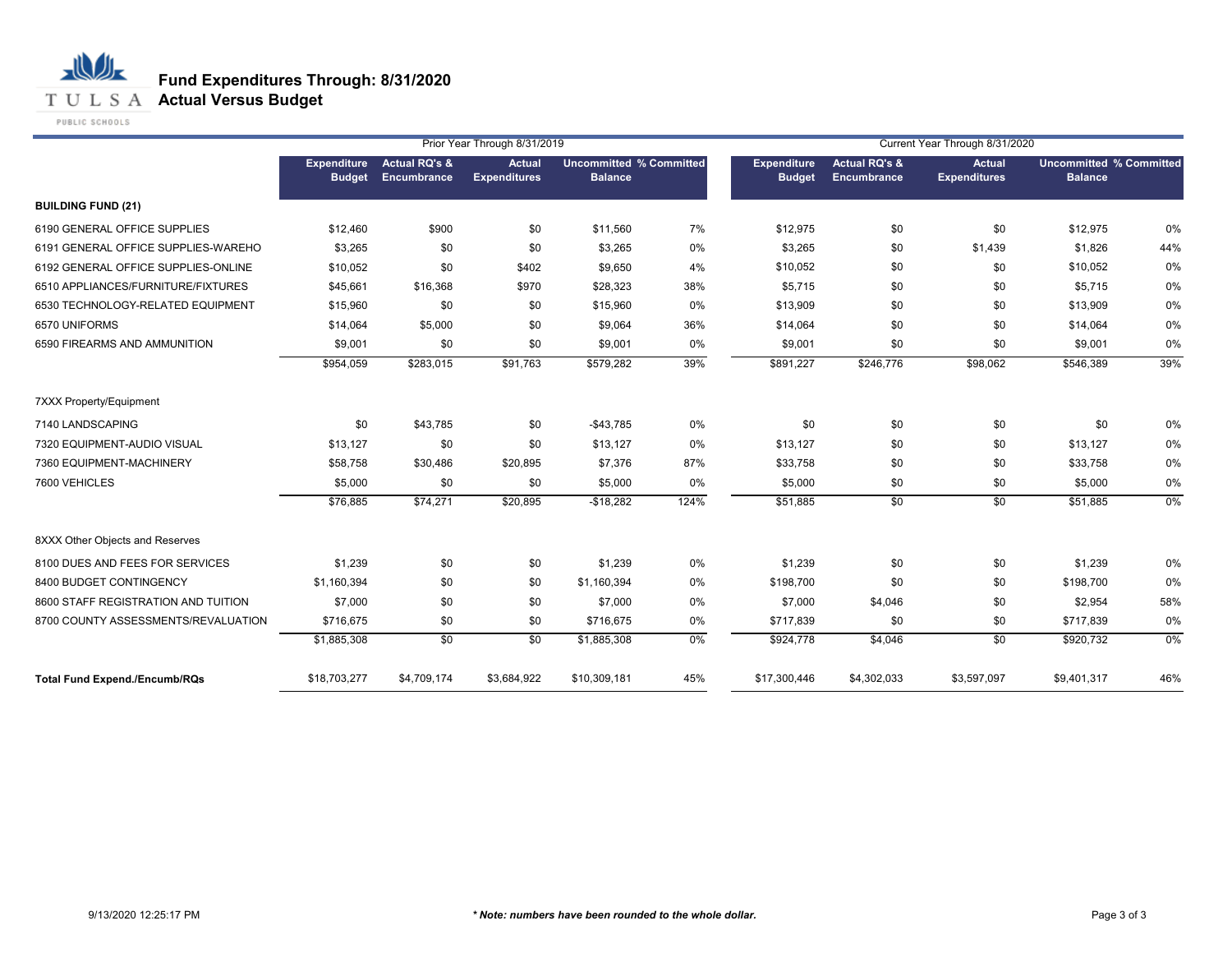## **T U L S A Actual Versus Budget**

PUBLIC SCHOOLS

|                                                  |                                     |                                         | Prior Year Through 8/31/2019         |                                                  |     |                                     |                                         | Current Year Through 8/31/2020       |                                                  |      |
|--------------------------------------------------|-------------------------------------|-----------------------------------------|--------------------------------------|--------------------------------------------------|-----|-------------------------------------|-----------------------------------------|--------------------------------------|--------------------------------------------------|------|
|                                                  | <b>Expenditure</b><br><b>Budget</b> | <b>Actual RQ's &amp;</b><br>Encumbrance | <b>Actual</b><br><b>Expenditures</b> | <b>Uncommitted % Committed</b><br><b>Balance</b> |     | <b>Expenditure</b><br><b>Budget</b> | <b>Actual RQ's &amp;</b><br>Encumbrance | <b>Actual</b><br><b>Expenditures</b> | <b>Uncommitted % Committed</b><br><b>Balance</b> |      |
| <b>CHILD NUTRITION (22)</b>                      |                                     |                                         |                                      |                                                  |     |                                     |                                         |                                      |                                                  |      |
| <b>1XXX Salaries</b>                             |                                     |                                         |                                      |                                                  |     |                                     |                                         |                                      |                                                  |      |
| 1210 FULL TIME NON-CERTIFIED SALARI              | \$10,306,055                        | \$0                                     | \$579,083                            | \$9,726,972                                      | 6%  | \$9,089,897                         | \$0                                     | \$742,598                            | \$8,347,299                                      | 8%   |
| 1212 RETROACTIVE SUPPORT PAY                     | \$0                                 | \$0                                     | $-$1,390$                            | \$1,390                                          | 0%  | \$0                                 | \$0                                     | \$0                                  | \$0                                              | 0%   |
| 1240 UNUSED LEAVE - NON-CERTIF                   | \$0                                 | \$0                                     | \$0                                  | \$0                                              | 0%  | \$0                                 | \$0                                     | \$3,851                              | $-$3,851$                                        | 0%   |
| 1250 BENEFIT ALLOWANCE-SUPPORT STAF              | \$532,650                           | \$0                                     | \$41,163                             | \$491,487                                        | 8%  | \$402,902                           | \$0                                     | \$1,328                              | \$401,574                                        | 0%   |
| 1500 OVERTIME SALARIES - NON-CERTIF              | \$0                                 | \$0                                     | \$446                                | $-$446$                                          | 0%  | \$0                                 | \$0                                     | \$838                                | $-$ \$838                                        | 0%   |
| 1800 STIPENDS - NON-CERTIFIED                    | \$0                                 | \$0                                     | \$1,467                              | $-$1,467$                                        | 0%  | \$0                                 | \$0                                     | \$0                                  | \$0                                              | 0%   |
|                                                  | \$10,838,704                        | $\sqrt{50}$                             | \$620,770                            | \$10,217,935                                     | 6%  | \$9,492,799                         | \$0                                     | \$748,615                            | \$8,744,184                                      | 8%   |
| 2XXX Benefits                                    |                                     |                                         |                                      |                                                  |     |                                     |                                         |                                      |                                                  |      |
| 2220 DENTAL INSURANCE - NON-CERTIFI              | \$38,909                            | \$0                                     | \$435                                | \$38,474                                         | 1%  | \$34,701                            | \$0                                     | \$325                                | \$34,377                                         | 1%   |
| 2230 HEALTH INSURANCE - NON-CERTIFI              | \$2,102,478                         | \$0                                     | \$24,973                             | \$2,077,505                                      | 1%  | \$1,812,355                         | \$0                                     | \$20,828                             | \$1,791,528                                      | 1%   |
| 2240 LIFE INSURANCE - NON-CERTIFIED              | \$24,328                            | \$0                                     | \$268                                | \$24,061                                         | 1%  | \$21,148                            | \$0                                     | \$252                                | \$20,895                                         | 1%   |
| 2250 L-T DISB INSUR                              | \$30,484                            | \$0                                     | \$350                                | \$30,135                                         | 1%  | \$26,942                            | \$0                                     | \$332                                | \$26,610                                         | 1%   |
| 2410 FICA - EMPLOYER'S CONTRIBUTION              | \$648,066                           | \$0                                     | \$37,523                             | \$610,543                                        | 6%  | \$572,556                           | \$0                                     | \$45,324                             | \$527,232                                        | 8%   |
| 2420 MEDICARE - EMPLOYER'S CONTRIBU              | \$152,057                           | \$0                                     | \$8,944                              | \$143,114                                        | 6%  | \$134,222                           | \$0                                     | \$10,809                             | \$123,414                                        | 8%   |
| 2630 RETIREMENT - EMPLOYER'S CONTRI              | \$316,280                           | \$0                                     | \$15,343                             | \$300,938                                        | 5%  | \$304,346                           | \$0                                     | \$18,128                             | \$286,218                                        | 6%   |
| 2831 WORKERS' COMPENSATION - NON-CE              | \$210,000                           | \$0                                     | \$0                                  | \$210,000                                        | 0%  | \$500,000                           | \$0                                     | \$500,000                            | \$0                                              | 100% |
|                                                  | \$3,522,604                         | \$0                                     | \$87,835                             | \$3,434,769                                      | 2%  | \$3,406,271                         | \$0                                     | \$595,998                            | \$2,810,273                                      | 17%  |
| 3XXX Purchased Professional & Technical Services |                                     |                                         |                                      |                                                  |     |                                     |                                         |                                      |                                                  |      |
| 3460 OTHER TECHNICAL SERVICES                    | \$8,640                             | \$0                                     | \$6,760                              | \$1,880                                          | 78% | \$7,390                             | \$0                                     | \$6,760                              | \$630                                            | 91%  |
| 3590 PROFESSIONAL EMPLOYEE TRAINING              | \$3,000                             | \$0                                     | \$0                                  | \$3,000                                          | 0%  | \$3,000                             | \$0                                     | \$0                                  | \$3,000                                          | 0%   |
|                                                  | \$11,640                            | \$0                                     | \$6,760                              | \$4,880                                          | 58% | \$10,390                            | \$0                                     | \$6,760                              | \$3,630                                          | 65%  |
| <b>4XXX Purchased Property Services</b>          |                                     |                                         |                                      |                                                  |     |                                     |                                         |                                      |                                                  |      |
| 4301 REPAIRS/MAINTENANCE MATERIALS               | \$299,433                           | \$85,079                                | \$37,395                             | \$176,959                                        | 41% | \$294,433                           | \$92,943                                | \$18,270                             | \$183,220                                        | 38%  |
| 4302 REPAIRS/MAINTENANCE CONTRACT L              | \$85,850                            | \$45,178                                | \$1,972                              | \$38,700                                         | 55% | \$47,150                            | \$33,770                                | \$230                                | \$13,150                                         | 72%  |
|                                                  | \$385,283                           | \$130,257                               | \$39,367                             | \$215,659                                        | 44% | \$341,583                           | \$126,713                               | \$18,500                             | \$196,370                                        | 43%  |
| 5XXX Other Purchased Services                    |                                     |                                         |                                      |                                                  |     |                                     |                                         |                                      |                                                  |      |
| 5310 POSTAGE SERVICES                            | \$1,000                             | \$0                                     | \$0                                  | \$1,000                                          | 0%  | \$1,000                             | \$0                                     | \$0                                  | \$1,000                                          | 0%   |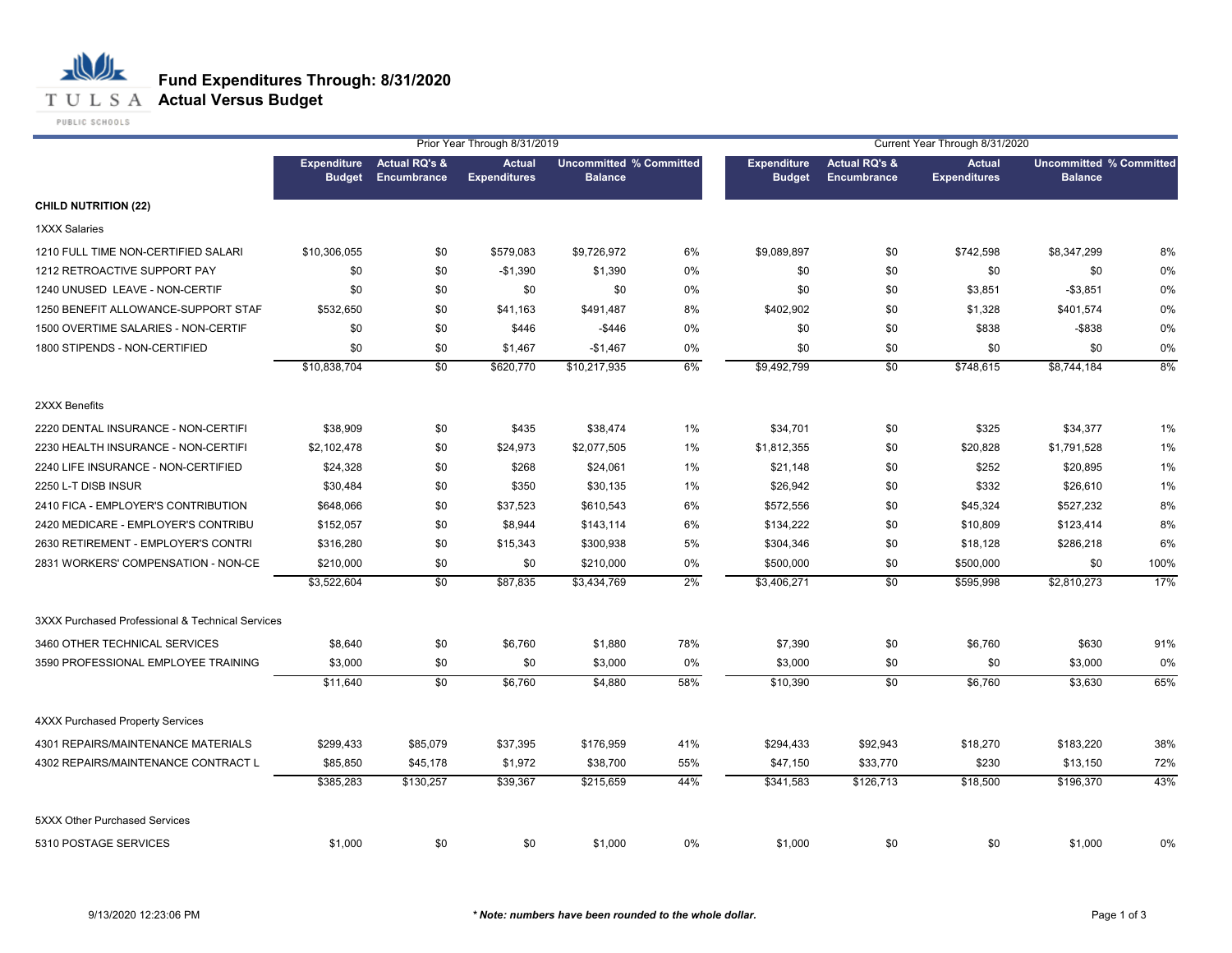**T U L S A Actual Versus Budget** 

PUBLIC SCHOOLS

|                                     | Prior Year Through 8/31/2019        |                                                |                                      |                                                  |      | Current Year Through 8/31/2020      |                                         |                                      |                                                  |      |
|-------------------------------------|-------------------------------------|------------------------------------------------|--------------------------------------|--------------------------------------------------|------|-------------------------------------|-----------------------------------------|--------------------------------------|--------------------------------------------------|------|
|                                     | <b>Expenditure</b><br><b>Budget</b> | <b>Actual RQ's &amp;</b><br><b>Encumbrance</b> | <b>Actual</b><br><b>Expenditures</b> | <b>Uncommitted % Committed</b><br><b>Balance</b> |      | <b>Expenditure</b><br><b>Budget</b> | <b>Actual RQ's &amp;</b><br>Encumbrance | <b>Actual</b><br><b>Expenditures</b> | <b>Uncommitted % Committed</b><br><b>Balance</b> |      |
| 5340 MOBILE COMM DEVICES            | \$14,899                            | \$13,740                                       | \$1,159                              | \$0                                              | 100% | \$14,899                            | \$13,730                                | \$1,168                              | \$0                                              | 100% |
| 5400 ADVERTISING                    | \$3,000                             | \$0                                            | \$0                                  | \$3,000                                          | 0%   | \$2,000                             | \$0                                     | \$0                                  | \$2,000                                          | 0%   |
| 5591 PRINTING IN HOUSE              | \$21,909                            | \$20,899                                       | \$1,010                              | \$0                                              | 100% | \$21,909                            | \$0                                     | \$2,116                              | \$19,793                                         | 10%  |
| 5592 PRINTING CLICK CHARGES         | \$13,305                            | \$17,796                                       | \$0                                  | $-$4,491$                                        | 134% | \$30,500                            | \$30,500                                | \$0                                  | \$0                                              | 100% |
| 5700 FOOD SERRVICE MANAGEMENT       | \$570,369                           | \$10,237                                       | \$1,746                              | \$558,386                                        | 2%   | \$5,399,015                         | \$3,524,997                             | \$0                                  | \$1,874,018                                      | 65%  |
| 5810 TRAVEL IN-DISTRICT / MILEAGE   | \$26,401                            | \$0                                            | \$3,533                              | \$22,868                                         | 13%  | \$26,401                            | \$0                                     | \$1,709                              | \$24,692                                         | 6%   |
| 5820 TRAVEL OUT OF DISTRICT         | \$221                               | \$0                                            | \$0                                  | \$221                                            | 0%   | \$221                               | \$0                                     | \$0                                  | \$221                                            | 0%   |
| 5990 OTHER PURCHASED SERVICES       | \$11,605                            | \$11,055                                       | \$550                                | \$0                                              | 100% | \$11,605                            | \$10,733                                | \$567                                | \$305                                            | 97%  |
|                                     | \$662,709                           | \$73,727                                       | \$7,997                              | \$580,985                                        | 12%  | \$5,507,550                         | \$3,579,960                             | \$5,560                              | \$1,922,030                                      | 65%  |
| <b>6XXX Supplies and Materials</b>  |                                     |                                                |                                      |                                                  |      |                                     |                                         |                                      |                                                  |      |
| 6111 PAPER AND COPY SUPPLIES-WAREHO | \$7,000                             | \$0                                            | \$4,068                              | \$2,932                                          | 58%  | \$4,568                             | \$0                                     | \$4,419                              | \$149                                            | 97%  |
| 6112 PAPER AND COPY SUPPLIES-ONLINE | \$4,000                             | \$0                                            | \$0                                  | \$4,000                                          | 0%   | \$4,000                             | \$0                                     | \$0                                  | \$4,000                                          | 0%   |
| 6119 ONLINE ORDERING ENCUMBRANCE    | \$0                                 | \$11,342                                       | \$0                                  | $-$11,342$                                       | 0%   | \$0                                 | \$13,028                                | \$0                                  | $-$13,028$                                       | 0%   |
| 6170 PAPER PRODUCTS                 | \$43,874                            | \$0                                            | \$0                                  | \$43,874                                         | 0%   | \$43,874                            | \$0                                     | \$0                                  | \$43,874                                         | 0%   |
| 6178 KITCHEN SUPPLIES TO SITES - WH | \$0                                 | \$0                                            | \$99,207                             | $-$99,207$                                       | 0%   | \$0                                 | \$0                                     | \$0                                  | \$0                                              | 0%   |
| 6191 GENERAL OFFICE SUPPLIES-WAREHO | \$1,982                             | \$0                                            | \$496                                | \$1,486                                          | 25%  | \$496                               | \$0                                     | \$0                                  | \$496                                            | 0%   |
| 6192 GENERAL OFFICE SUPPLIES-ONLINE | \$9,028                             | \$0                                            | \$1,686                              | \$7,342                                          | 19%  | \$9,028                             | \$0                                     | \$0                                  | \$9,028                                          | 0%   |
| 6300 FOOD AND MILK                  | \$6,388,610                         | \$439,383                                      | \$796,694                            | \$5,152,533                                      | 19%  | \$3,926,499                         | \$672,845                               | \$0                                  | \$3,253,654                                      | 17%  |
| 6301 FOOD AND MILK                  | \$50,000                            | \$48,000                                       | \$0                                  | \$2,000                                          | 96%  | \$55,000                            | \$55,000                                | \$0                                  | \$0                                              | 100% |
| 6302 INVENTORY CAFETERIA            | \$200,000                           | \$0                                            | \$0                                  | \$200,000                                        | 0%   | \$200,000                           | \$0                                     | \$0                                  | \$200,000                                        | 0%   |
| 6304 RECEIPT TIME VARIANCE - CA     | \$0                                 | \$0                                            | $-$ \$32,277                         | \$32,277                                         | 0%   | \$0                                 | \$0                                     | \$0                                  | \$0                                              | 0%   |
| 6308 FOOD ISSUED TO SITES - WAREHOU | \$0                                 | \$0                                            | \$631,793                            | -\$631,793                                       | 0%   | \$0                                 | \$0                                     | \$0                                  | \$0                                              | 0%   |
| 6309 INVENTORY ISSUED               | \$0                                 | \$0                                            | $-$ \$698,723                        | \$698,723                                        | 0%   | \$0                                 | \$0                                     | \$0                                  | \$0                                              | 0%   |
| 6310 FOOD-EXCEPT PRODUCE AND BREAD  | \$3,078,817                         | \$3,010,363                                    | \$36,214                             | \$32,240                                         | 99%  | \$75,000                            | \$0                                     | \$0                                  | \$75,000                                         | 0%   |
| 6390 INVENTORY COMMODITIES          | \$37,698                            | \$0                                            | \$0                                  | \$37,698                                         | 0%   | \$37,698                            | \$0                                     | \$0                                  | \$37,698                                         | 0%   |
| 6510 APPLIANCES/FURNITURE/FIXTURES  | \$26,112                            | \$1,776                                        | \$1,164                              | \$23,173                                         | 11%  | \$11,626                            | \$0                                     | \$0                                  | \$11,626                                         | 0%   |
| 6530 TECHNOLOGY-RELATED EQUIPMENT   | \$57,507                            | \$56,520                                       | \$0                                  | \$987                                            | 98%  | \$59,257                            | \$53,003                                | \$0                                  | \$6,254                                          | 89%  |
| 6560 MACHINERY                      | \$1,096                             | \$0                                            | \$0                                  | \$1,096                                          | 0%   | \$0                                 | \$0                                     | \$0                                  | \$0                                              | 0%   |
| 6570 UNIFORMS                       | \$10,697                            | \$0                                            | \$0                                  | \$10,697                                         | 0%   | \$0                                 | \$0                                     | \$0                                  | \$0                                              | 0%   |
|                                     | \$9,916,421                         | \$3,567,383                                    | \$840,321                            | \$5,508,716                                      | 44%  | \$4,427,046                         | \$793,876                               | \$4,419                              | \$3.628.752                                      | 18%  |
| <b>7XXX Property/Equipment</b>      |                                     |                                                |                                      |                                                  |      |                                     |                                         |                                      |                                                  |      |
| 7310 APPLIANCES/FURNITURE/FIXTURES  | \$116,963                           | \$13,936                                       | \$17,276                             | \$85,750                                         | 27%  | \$46,963                            | \$0                                     | \$0                                  | \$46,963                                         | 0%   |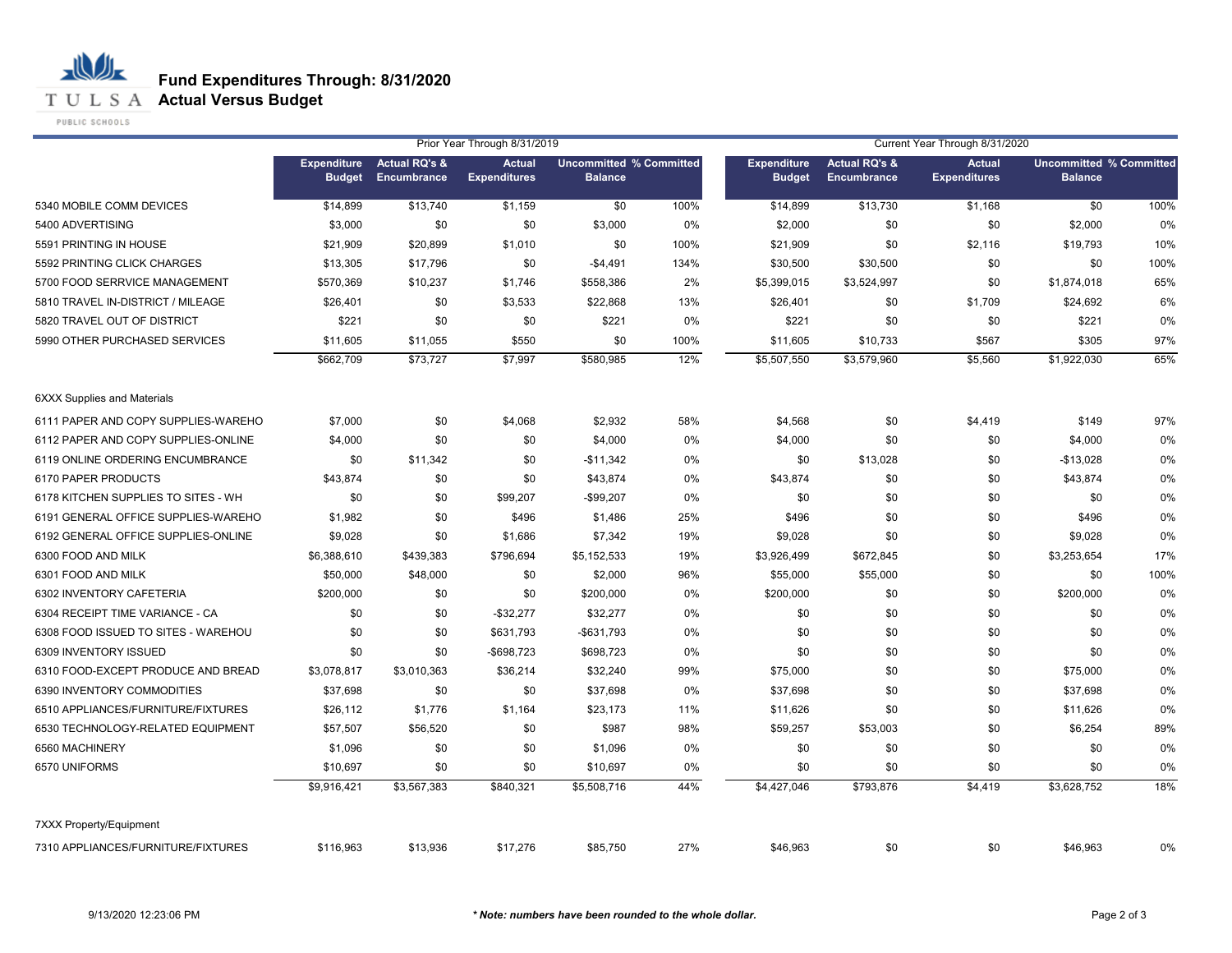#### **T U L S A Actual Versus Budget**

PUBLIC SCHOOLS

|                                      |                                     |                              | Prior Year Through 8/31/2019         |                                                  |     | Current Year Through 8/31/2020      |                                         |                                      |                                                  |     |  |
|--------------------------------------|-------------------------------------|------------------------------|--------------------------------------|--------------------------------------------------|-----|-------------------------------------|-----------------------------------------|--------------------------------------|--------------------------------------------------|-----|--|
|                                      | <b>Expenditure</b><br><b>Budget</b> | Actual RQ's &<br>Encumbrance | <b>Actual</b><br><b>Expenditures</b> | <b>Uncommitted % Committed</b><br><b>Balance</b> |     | <b>Expenditure</b><br><b>Budget</b> | <b>Actual RQ's &amp;</b><br>Encumbrance | <b>Actual</b><br><b>Expenditures</b> | <b>Uncommitted % Committed</b><br><b>Balance</b> |     |  |
|                                      | \$116,963                           | \$13,936                     | \$17,276                             | \$85,750                                         | 27% | \$46,963                            | \$0                                     | \$0                                  | \$46,963                                         | 0%  |  |
| 8XXX Other Objects and Reserves      |                                     |                              |                                      |                                                  |     |                                     |                                         |                                      |                                                  |     |  |
| 8600 STAFF REGISTRATION AND TUITION  | \$1,173                             | \$0                          | \$0                                  | \$1,173                                          | 0%  | \$1,173                             | \$0                                     | \$0                                  | \$1,173                                          | 0%  |  |
|                                      | \$1,173                             | \$0                          | \$0                                  | \$1,173                                          | 0%  | \$1,173                             | \$0                                     | \$0                                  | \$1,173                                          | 0%  |  |
| 9XXX Other Uses of Funds             |                                     |                              |                                      |                                                  |     |                                     |                                         |                                      |                                                  |     |  |
| 9300 REIMBURSEMENT                   | \$465,500                           | \$0                          | \$0                                  | \$465,500                                        | 0%  | \$1,700,000                         | \$0                                     | \$0                                  | \$1,700,000                                      | 0%  |  |
|                                      | \$465,500                           | \$0                          | \$0                                  | \$465,500                                        | 0%  | \$1,700,000                         | \$0                                     | \$0                                  | \$1,700,000                                      | 0%  |  |
| <b>Total Fund Expend./Encumb/RQs</b> | \$25,920,997                        | \$3,785,304                  | \$1,620,326                          | \$20,515,367                                     | 21% | \$24,933,775                        | \$4,500,549                             | \$1,379,852                          | \$19,053,374                                     | 24% |  |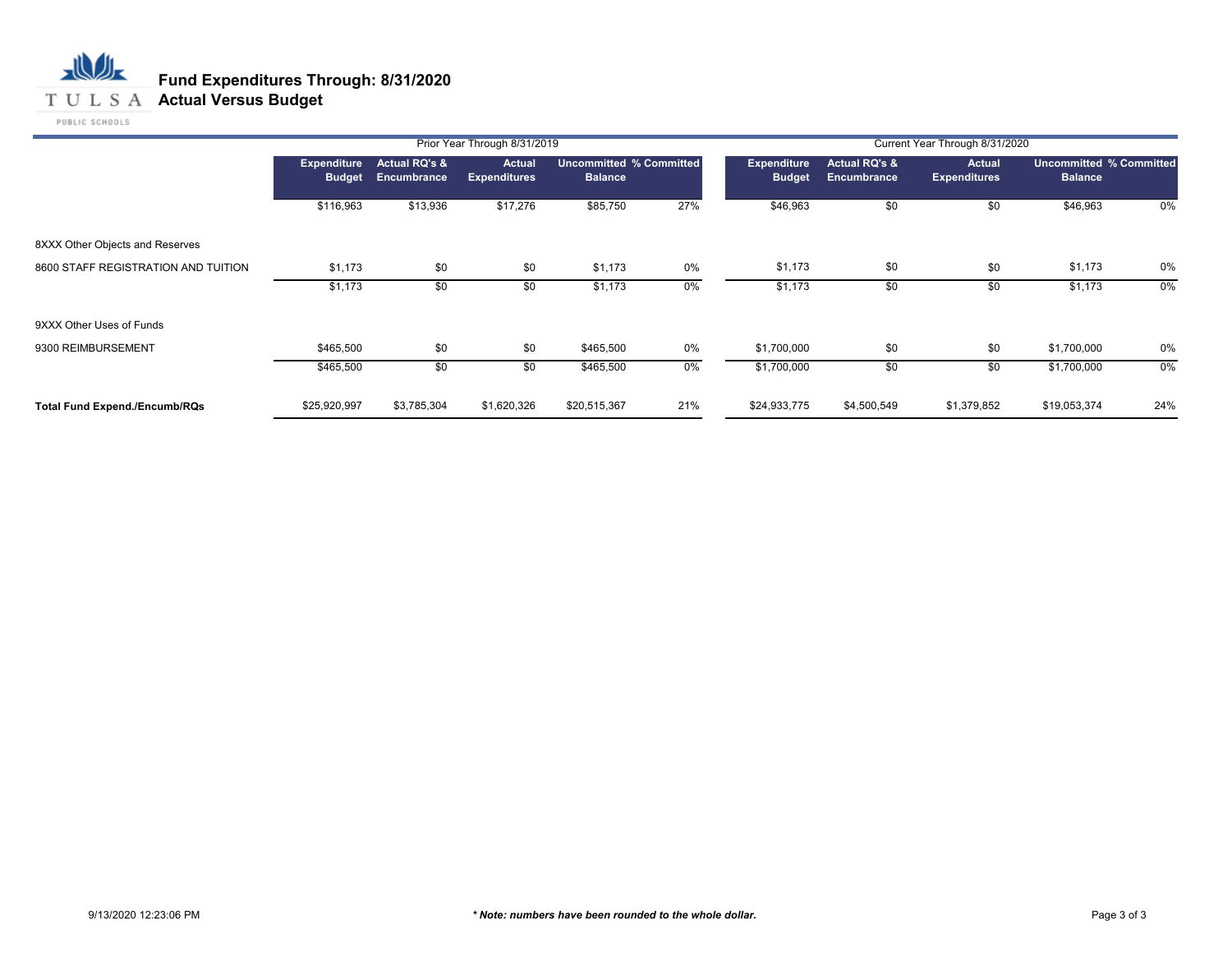

# **Bond Fund Expenditures By Project Through: 8/31/2020**

**Actual Versus Budget**

|                                     | Current Year Through 8/31/2020 |                                                |           |                                                |             |  |
|-------------------------------------|--------------------------------|------------------------------------------------|-----------|------------------------------------------------|-------------|--|
| <b>Project Project Description</b>  | <b>Expenditure Budget</b>      | <b>Actual RQ's &amp;</b><br><b>Encumbrance</b> |           | <b>Actual Expenditures</b> Uncommitted Balance | % Committed |  |
| 30 - BOND BALANCING FUND            |                                |                                                |           |                                                |             |  |
| 0000 UNRESTRICTED FUNDS             | \$25,392,923                   | \$0                                            | \$0       | \$25,392,923                                   | 0%          |  |
| SUM OF FUND 30                      | \$25,392,923                   | \$0                                            | \$0       | \$25,392,923                                   | 0%          |  |
|                                     |                                |                                                |           |                                                |             |  |
| 32 - BOND FUND - 2018B              |                                |                                                |           |                                                |             |  |
| 1110 BOND CLASSROOM TEXTBOOKS       | \$2,437                        | \$0                                            | \$0       | \$2,437                                        | 0%          |  |
| 1133 BOND FINE ARTS: UNIFORMS, EQUI | \$8,921                        | \$0                                            | \$0       | \$8,921                                        | 0%          |  |
| 1136 BOND PE / HEALTH EDUCATION EQU | \$1,078                        | \$0                                            | \$0       | \$1,078                                        | 0%          |  |
| 1527 LIBRARY MATERIAL               | \$0                            | \$0                                            | \$0       | \$0                                            | #DIV/0!     |  |
| SUM OF FUND 32                      | \$12,435                       | \$0                                            | \$0       | \$12,435                                       | 0%          |  |
|                                     |                                |                                                |           |                                                |             |  |
| 33 - BOND FUND - 2018C              |                                |                                                |           |                                                |             |  |
| 1111 BOND READING AND STEM MATERIAL | \$21,403                       | \$1,678                                        | \$0       | \$19,725                                       | 8%          |  |
| 1146 DESKTOP & APP VIRTUALIZATION   | \$186,405                      | \$58,196                                       | \$0       | \$128,209                                      | 31%         |  |
| 1169 CLASSROOM COMPUTERS            | \$3,600                        | \$0                                            | \$0       | \$3,600                                        | 0%          |  |
| 1171 PROFESSIONAL DEVELOPMENT       | \$30,644                       | \$0                                            | \$0       | \$30,644                                       | 0%          |  |
| 1177 INSTRUCTIONAL LEARNING RESOURC | \$2,708                        | \$0                                            | \$0       | \$2,708                                        | 0%          |  |
| SUM OF FUND 33                      | \$244,760                      | \$59,874                                       | \$0       | \$184,886                                      | 24%         |  |
| 34 - BOND FUND - 2019A              |                                |                                                |           |                                                |             |  |
| 1111 BOND READING AND STEM MATERIAL | \$551,430                      | \$290,599                                      | \$251,130 | \$9,701                                        | 98%         |  |
| 1130 BOND CLASSROOM FURNITURE / FIX | \$3,850                        | \$0                                            | \$0       | \$3,850                                        | 0%          |  |
| 1133 BOND FINE ARTS: UNIFORMS, EQUI | \$200                          | \$0                                            | \$0       | \$200                                          | 0%          |  |
| 1135 BOND AUDITORIUM REMODEL        | \$4,478                        | \$0                                            | \$0       | \$4,478                                        | 0%          |  |
| 1136 BOND PE / HEALTH EDUCATION EQU | \$158,701                      | \$0                                            | \$0       | \$158,701                                      | 0%          |  |
| 1139 BOND SCIENCE SAFETY EQUIPMENT  | \$955                          | \$0                                            | \$0       | \$955                                          | 0%          |  |
| 1145 BOND 21ST CENTURY CLASSROOM TE | \$177                          | \$0                                            | \$0       | \$177                                          | 0%          |  |
| 1147 MANAGED PRINT SERVICE          | \$2,010                        | \$0                                            | \$0       | \$2,010                                        | 0%          |  |
| 1180 BOND UPGRADE POOL LOCKER ROOMS | \$621                          | \$621                                          | \$0       | \$0                                            | 100%        |  |
| 1200 FACILITIES - BOND              | \$1,345                        | \$845                                          | \$500     | \$0                                            | 100%        |  |
| 1210 BOND-CONSTRUCTION BUILDING ADD | \$1,301                        | \$0                                            | \$0       | \$1,301                                        | 0%          |  |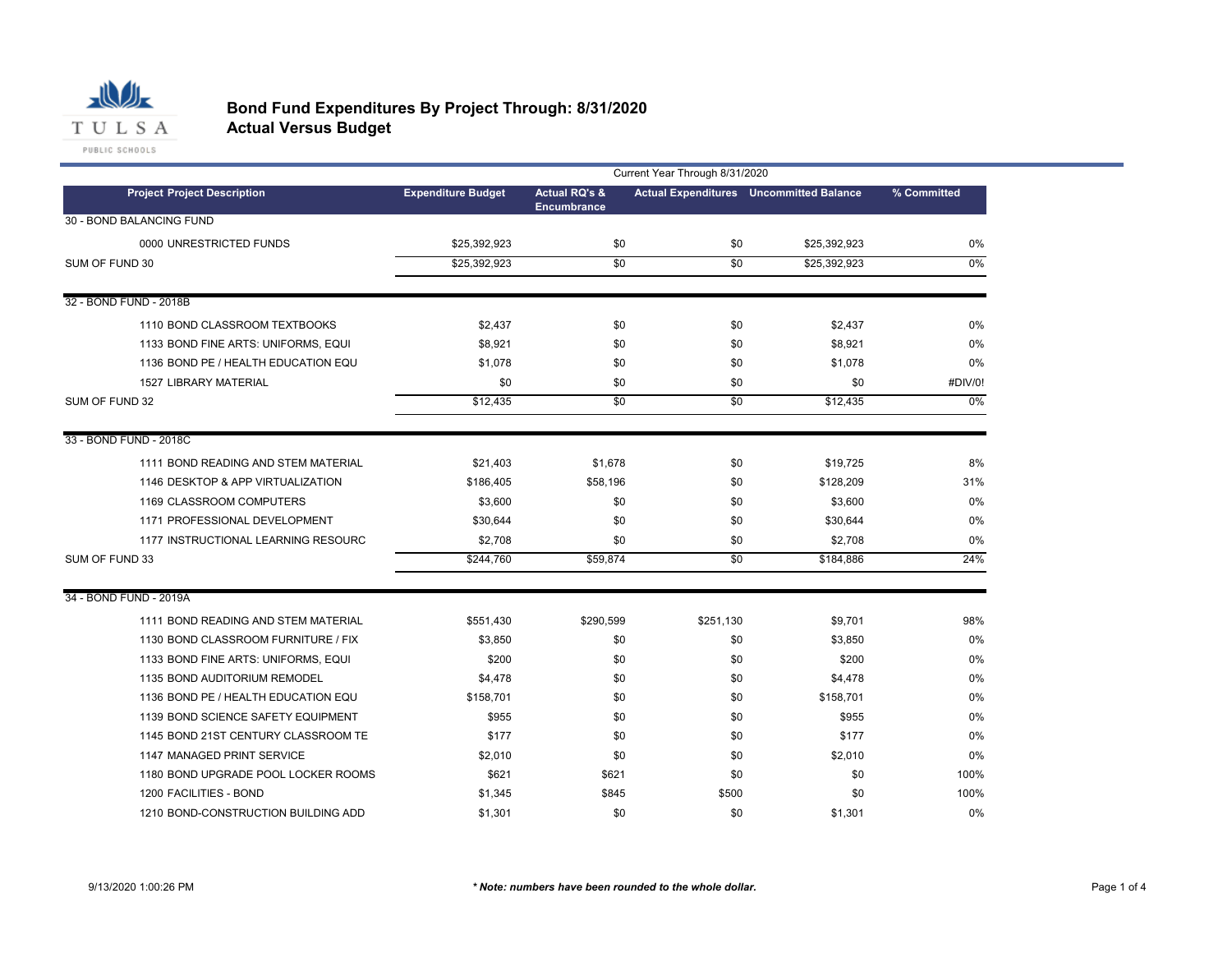

#### **Bond Fund Expenditures By Project Through: 8/31/2020 Actual Versus Budget**

PUBLIC SCHOOLS

|                                     | Current Year Through 8/31/2020 |                                                |           |                                                |             |  |  |
|-------------------------------------|--------------------------------|------------------------------------------------|-----------|------------------------------------------------|-------------|--|--|
| <b>Project Project Description</b>  | <b>Expenditure Budget</b>      | <b>Actual RQ's &amp;</b><br><b>Encumbrance</b> |           | <b>Actual Expenditures</b> Uncommitted Balance | % Committed |  |  |
| 1219 BOND MANAGEMENT FEES           | \$1,287                        | \$0                                            | \$0       | \$1,287                                        | 0%          |  |  |
| 1230 BOND-BLDG RENOVATIONS          | \$0                            | \$0                                            | \$0       | \$0                                            | #DIV/0!     |  |  |
| SUM OF FUND 34                      | \$726.353                      | \$292.064                                      | \$251.630 | \$182.659                                      | 75%         |  |  |
| 35 - BOND FUND - 2019B              |                                |                                                |           |                                                |             |  |  |
| 1111 BOND READING AND STEM MATERIAL | \$199,979                      | \$48,481                                       | \$147,050 | \$4,447                                        | 98%         |  |  |
| 1130 BOND CLASSROOM FURNITURE / FIX | \$5,000                        | \$0                                            | \$0       | \$5,000                                        | 0%          |  |  |
| 1133 BOND FINE ARTS: UNIFORMS, EQUI | \$536,666                      | \$202,282                                      | \$27,935  | \$306,449                                      | 43%         |  |  |
| 1135 BOND AUDITORIUM REMODEL        | \$3.775                        | \$0                                            | \$0       | \$3,775                                        | $0\%$       |  |  |
| 1139 BOND SCIENCE SAFETY EQUIPMENT  | \$1,738                        | \$0                                            | \$0       | \$1,738                                        | 0%          |  |  |
| 1145 BOND 21ST CENTURY CLASSROOM TE | \$57,975                       | \$44,647                                       | \$863     | \$12,465                                       | 78%         |  |  |
| 1169 CLASSROOM COMPUTERS            | \$235,963                      | \$88,520                                       | \$14,537  | \$132,906                                      | 44%         |  |  |
| 1180 BOND UPGRADE POOL LOCKER ROOMS | \$99,636                       | \$50,775                                       | \$41,377  | \$7,483                                        | 92%         |  |  |
| 1200 FACILITIES - BOND              | \$1,312                        | \$423                                          | \$0       | \$889                                          | 32%         |  |  |
| 1215 BOND-ENERGY MANAGEMENT FEES    | \$149,049                      | \$62,243                                       | \$0       | \$86,807                                       | 42%         |  |  |
| 1219 BOND MANAGEMENT FEES           | \$0                            | \$0                                            | \$0       | \$0                                            | $0\%$       |  |  |
| 1250 BOND-P.E. UPGRADES             | \$75,000                       | \$0                                            | \$0       | \$75,000                                       | 0%          |  |  |
| 1410 BOND SCHOOL BUSES / ROUTE MAIN | \$6,056                        | \$0                                            | \$0       | \$6,056                                        | 0%          |  |  |
| 1522 BOND LIBRARY CONSTRUCTION      | \$1,342                        | \$0                                            | \$1,342   | \$0                                            | 100%        |  |  |
| <b>1527 LIBRARY MATERIAL</b>        | \$752,479                      | \$257,042                                      | \$30,965  | \$464,472                                      | 38%         |  |  |
| SUM OF FUND 35                      | \$2,125,970                    | \$754,413                                      | \$264,070 | \$1,107,488                                    | 48%         |  |  |
| 36 - BOND FUND - 2019C              |                                |                                                |           |                                                |             |  |  |
| 1146 DESKTOP & APP VIRTUALIZATION   | \$429,823                      | \$0                                            | \$0       | \$429,823                                      | 0%          |  |  |
| 1169 CLASSROOM COMPUTERS            | \$163,596                      | \$30,360                                       | \$2,508   | \$130,728                                      | 20%         |  |  |
| 1171 PROFESSIONAL DEVELOPMENT       | \$250,000                      | \$0                                            | \$0       | \$250,000                                      | 0%          |  |  |
| 1172 BOND TECHNOLOGY INFRASTRUCTURE | \$2,001,926                    | \$871,342                                      | \$763,637 | \$366,946                                      | 82%         |  |  |
| 1173 BOND SYSTEMS UPGRADES, PHONE,  | \$260,131                      | \$38,269                                       | \$20,879  | \$200,984                                      | 23%         |  |  |
| 1177 INSTRUCTIONAL LEARNING RESOURC | \$918,398                      | \$826,745                                      | \$31,000  | \$60,653                                       | 93%         |  |  |
| SUM OF FUND 36                      | \$4,023,873                    | \$1,766,716                                    | \$818,024 | \$1,439,133                                    | 64%         |  |  |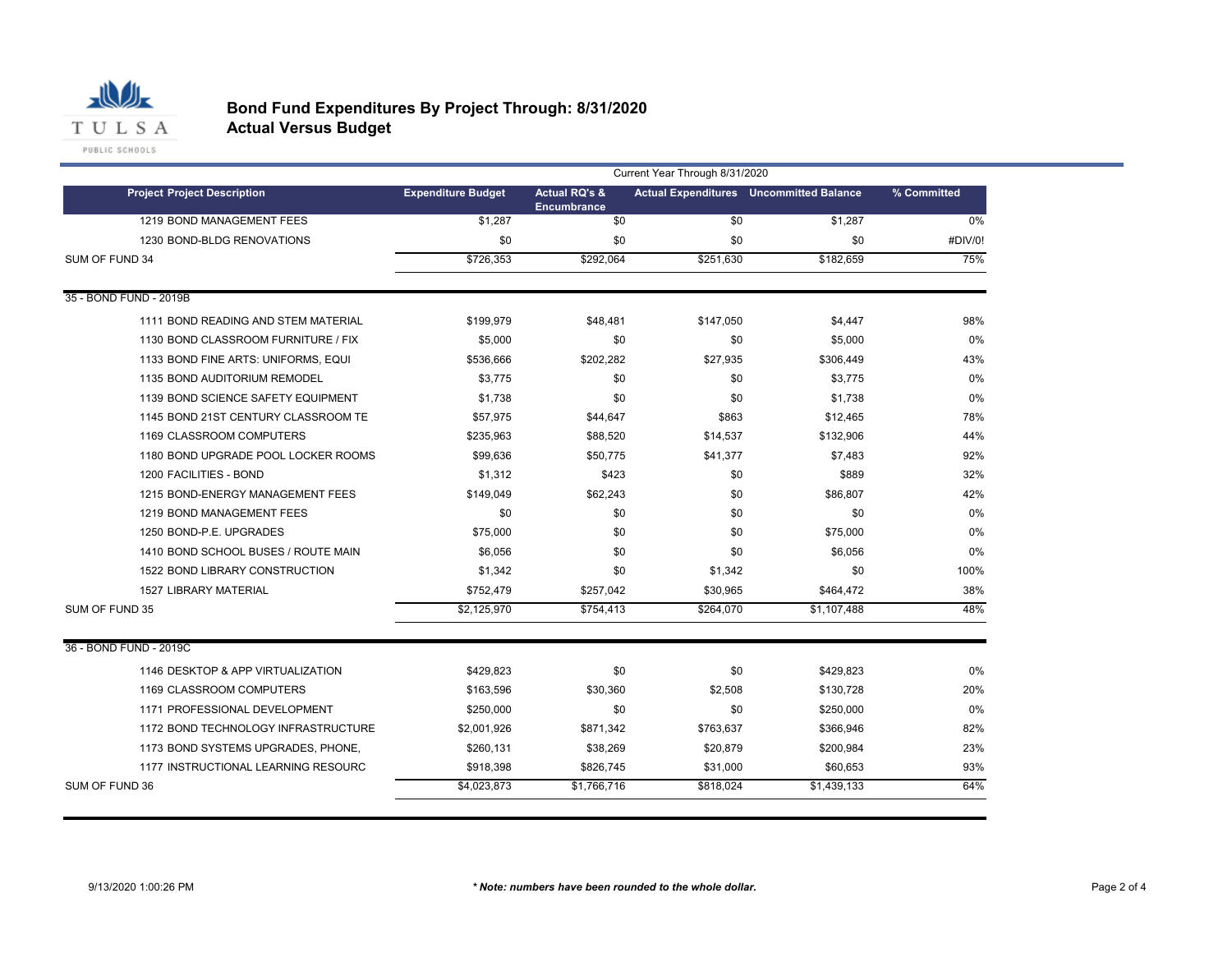

# **Bond Fund Expenditures By Project Through: 8/31/2020**

**Actual Versus Budget**

|                                     | Current Year Through 8/31/2020 |                                                |             |                                                |             |
|-------------------------------------|--------------------------------|------------------------------------------------|-------------|------------------------------------------------|-------------|
| <b>Project Project Description</b>  | <b>Expenditure Budget</b>      | <b>Actual RQ's &amp;</b><br><b>Encumbrance</b> |             | <b>Actual Expenditures</b> Uncommitted Balance | % Committed |
| 37 - BOND FUND - 2020A              |                                |                                                |             |                                                |             |
| 1110 BOND CLASSROOM TEXTBOOKS       | \$1,287                        | \$0                                            | \$0         | \$1,287                                        | 0%          |
| 1111 BOND READING AND STEM MATERIAL | \$603,692                      | \$537,793                                      | \$65,139    | \$760                                          | 100%        |
| 1119 BOND CLASSROOM MANAGEMENT FEES | \$217,619                      | \$202,562                                      | \$15,057    | \$0                                            | 100%        |
| 1130 BOND CLASSROOM FURNITURE / FIX | \$427,989                      | \$203,714                                      | \$0         | \$224,275                                      | 48%         |
| 1135 BOND AUDITORIUM REMODEL        | \$106                          | \$0                                            | \$0         | \$106                                          | 0%          |
| 1145 BOND 21ST CENTURY CLASSROOM TE | \$104,391                      | \$0                                            | \$0         | \$104,391                                      | 0%          |
| 1147 MANAGED PRINT SERVICE          | \$373,058                      | \$176,478                                      | \$225       | \$196,354                                      | 47%         |
| 1169 CLASSROOM COMPUTERS            | \$2,003,349                    | \$133,049                                      | \$1,870,300 | \$0                                            | 100%        |
| 1200 FACILITIES - BOND              | \$1,532                        | \$81                                           | \$0         | \$1,451                                        | 5%          |
| 1215 BOND-ENERGY MANAGEMENT FEES    | \$235,531                      | \$0                                            | \$0         | \$235,531                                      | 0%          |
| 1219 BOND MANAGEMENT FEES           | \$243,157                      | \$182,968                                      | \$56,283    | \$3,906                                        | 98%         |
| 1230 BOND-BLDG RENOVATIONS          | \$739,353                      | \$0                                            | \$739,353   | \$0                                            | 100%        |
| 1522 BOND LIBRARY CONSTRUCTION      | \$113,622                      | \$0                                            | \$5,539     | \$108,083                                      | 5%          |
| SUM OF FUND 37                      | \$5,064,685                    | \$1,436,646                                    | \$2,751,896 | \$876,144                                      | 83%         |
|                                     |                                |                                                |             |                                                |             |
| 38 - BOND FUND - 2017B              |                                |                                                |             |                                                |             |
| 1110 BOND CLASSROOM TEXTBOOKS       | \$1,322,853                    | \$0                                            | \$0         | \$1,322,853                                    | 0%          |
| 1111 BOND READING AND STEM MATERIAL | \$1,025,000                    | \$159,397                                      | \$0         | \$865,603                                      | 16%         |
| 1119 BOND CLASSROOM MANAGEMENT FEES | \$297,886                      | \$239,161                                      | \$29,428    | \$29,297                                       | 90%         |
| 1130 BOND CLASSROOM FURNITURE / FIX | \$1,005,467                    | \$70                                           | \$0         | \$1,005,397                                    | 0%          |
| 1133 BOND FINE ARTS: UNIFORMS, EQUI | \$119,914                      | \$0                                            | \$0         | \$119,914                                      | 0%          |
| 1135 BOND AUDITORIUM REMODEL        | \$350,312                      | \$0                                            | \$0         | \$350,312                                      | 0%          |
| 1139 BOND SCIENCE SAFETY EQUIPMENT  | \$25,000                       | \$6,739                                        | \$0         | \$18,261                                       | 27%         |
| 1145 BOND 21ST CENTURY CLASSROOM TE | \$1,371,472                    | \$303,296                                      | \$0         | \$1,068,176                                    | 22%         |
| 1147 MANAGED PRINT SERVICE          | \$552,374                      | \$0                                            | \$0         | \$552,374                                      | 0%          |
| 1169 CLASSROOM COMPUTERS            | \$5,939,722                    | \$3,306,229                                    | \$0         | \$2,633,493                                    | 56%         |
| 1200 FACILITIES - BOND              | \$1,302,816                    | \$581,710                                      | \$158,937   | \$562,169                                      | 57%         |
| 1210 BOND-CONSTRUCTION BUILDING ADD | \$8,524,803                    | \$1,709,785                                    | \$815,018   | \$6,000,000                                    | 30%         |
| 1212 BOND-PAVING                    | \$500,000                      | \$13,043                                       | \$0         | \$486,958                                      | 3%          |
| 1215 BOND-ENERGY MANAGEMENT FEES    | \$565,000                      | \$0                                            | \$0         | \$565.000                                      | 0%          |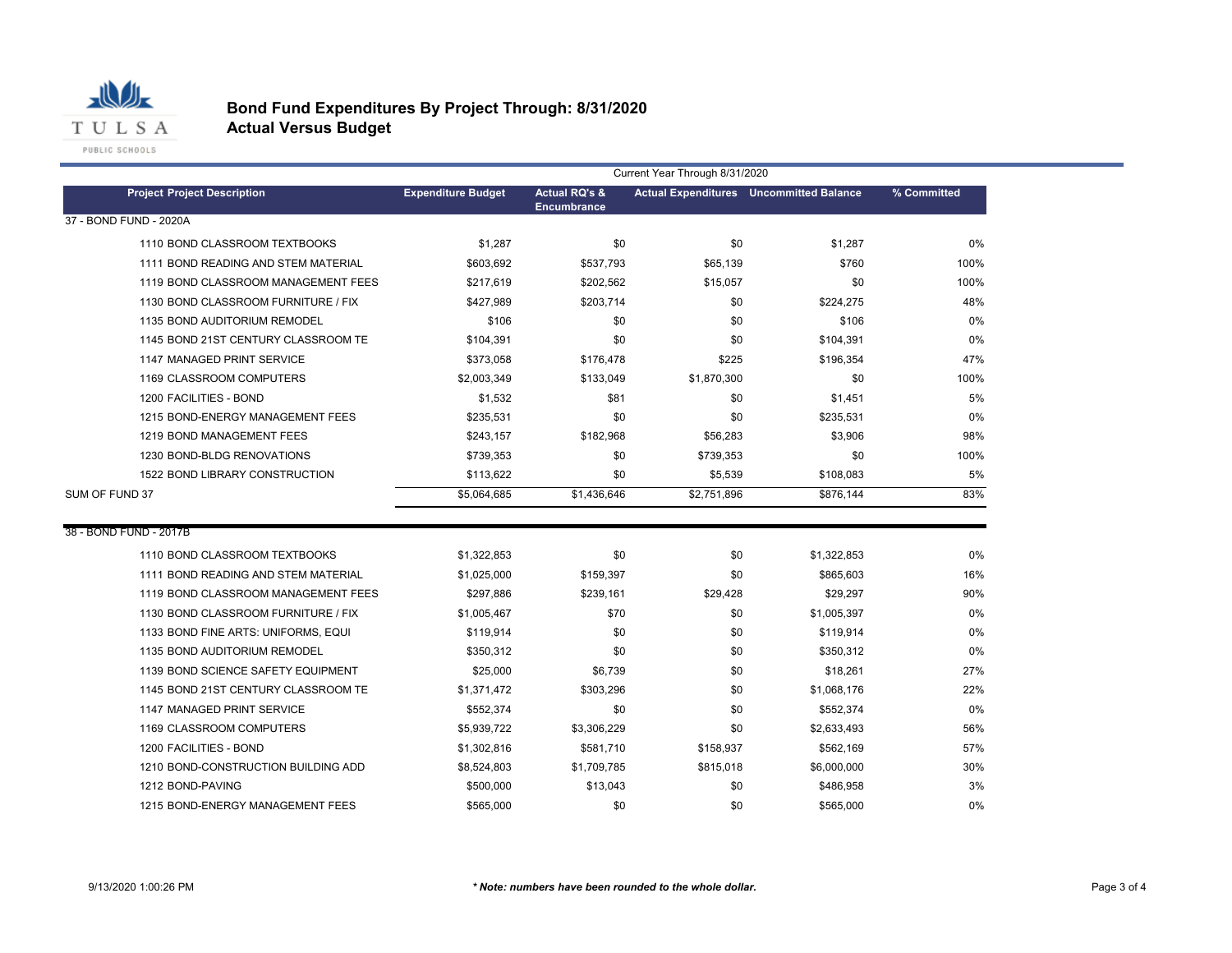

# **Bond Fund Expenditures By Project Through: 8/31/2020**

**Actual Versus Budget**

|                                     | Current Year Through 8/31/2020 |                                                |              |                                                |             |  |  |  |
|-------------------------------------|--------------------------------|------------------------------------------------|--------------|------------------------------------------------|-------------|--|--|--|
| <b>Project Project Description</b>  | <b>Expenditure Budget</b>      | <b>Actual RQ's &amp;</b><br><b>Encumbrance</b> |              | <b>Actual Expenditures</b> Uncommitted Balance | % Committed |  |  |  |
| 1219 BOND MANAGEMENT FEES           | \$514.698                      | \$399.432                                      | \$81.462     | \$33.804                                       | 93%         |  |  |  |
| 1230 BOND-BLDG RENOVATIONS          | \$13,337,495                   | \$952,351                                      | \$12,363,645 | \$21,500                                       | 100%        |  |  |  |
| 1231 BOND-ACCESSIBILITY             | \$272,591                      | \$272,591                                      | \$0          | \$0                                            | 100%        |  |  |  |
| 1250 BOND-P.E. UPGRADES             | \$7,415,240                    | \$5,165,240                                    | \$0          | \$2,250,000                                    | 70%         |  |  |  |
| 1270 BOND-HVAC                      | \$327.356                      | \$0                                            | \$0          | \$327.356                                      | 0%          |  |  |  |
| 1410 BOND SCHOOL BUSES / ROUTE MAIN | \$3,180,809                    | \$532,477                                      | \$1.795.724  | \$852,608                                      | 73%         |  |  |  |
| 1419 BOND TRANSPORTATION MANAGEMENT | \$98,191                       | \$90,056                                       | \$8.135      | \$0                                            | 100%        |  |  |  |
| 1473 BOND SYSTEMS UPGRADES, PHONE,  | \$41,000                       | \$0                                            | \$0          | \$41,000                                       | 0%          |  |  |  |
| 1519 BOND LIBRARY MANAGEMENT FEES   | \$150,000                      | \$145.320                                      | \$4.680      | \$0                                            | 100%        |  |  |  |
| <b>1527 LIBRARY MATERIAL</b>        | \$1,760,000                    | \$10,402                                       | \$0          | \$1,749,598                                    | $1\%$       |  |  |  |
| SUM OF FUND 38                      | \$50,000,000                   | \$13,887,297                                   | \$15,257,029 | \$20,855,674                                   | 58%         |  |  |  |
| 39 - BOND FUND - 2018A              |                                |                                                |              |                                                |             |  |  |  |
| 1119 BOND CLASSROOM MANAGEMENT FEES | \$45,812                       | \$0                                            | \$45,812     | \$0                                            | 100%        |  |  |  |
| 1146 DESKTOP & APP VIRTUALIZATION   | \$1,200,461                    | \$0                                            | \$0          | \$1,200,461                                    | 0%          |  |  |  |
| 1169 CLASSROOM COMPUTERS            | \$5,842,057                    | \$3,869,654                                    | \$1,002,982  | \$969,421                                      | 83%         |  |  |  |
| 1171 PROFESSIONAL DEVELOPMENT       | \$158.845                      | \$0                                            | \$0          | \$158.845                                      | 0%          |  |  |  |
| 1172 BOND TECHNOLOGY INFRASTRUCTURE | \$922.294                      | \$0                                            | \$0          | \$922.294                                      | 0%          |  |  |  |
| 1173 BOND SYSTEMS UPGRADES, PHONE,  | \$24,110                       | \$0                                            | \$0          | \$24,110                                       | 0%          |  |  |  |
| 1177 INSTRUCTIONAL LEARNING RESOURC | \$806,421                      | \$134,200                                      | \$0          | \$672,221                                      | 17%         |  |  |  |
|                                     | \$9,000,000                    | \$4,003,854                                    | \$1,048,794  | \$3,947,352                                    | 56%         |  |  |  |
| SUM OF FUND 39                      |                                |                                                |              |                                                |             |  |  |  |